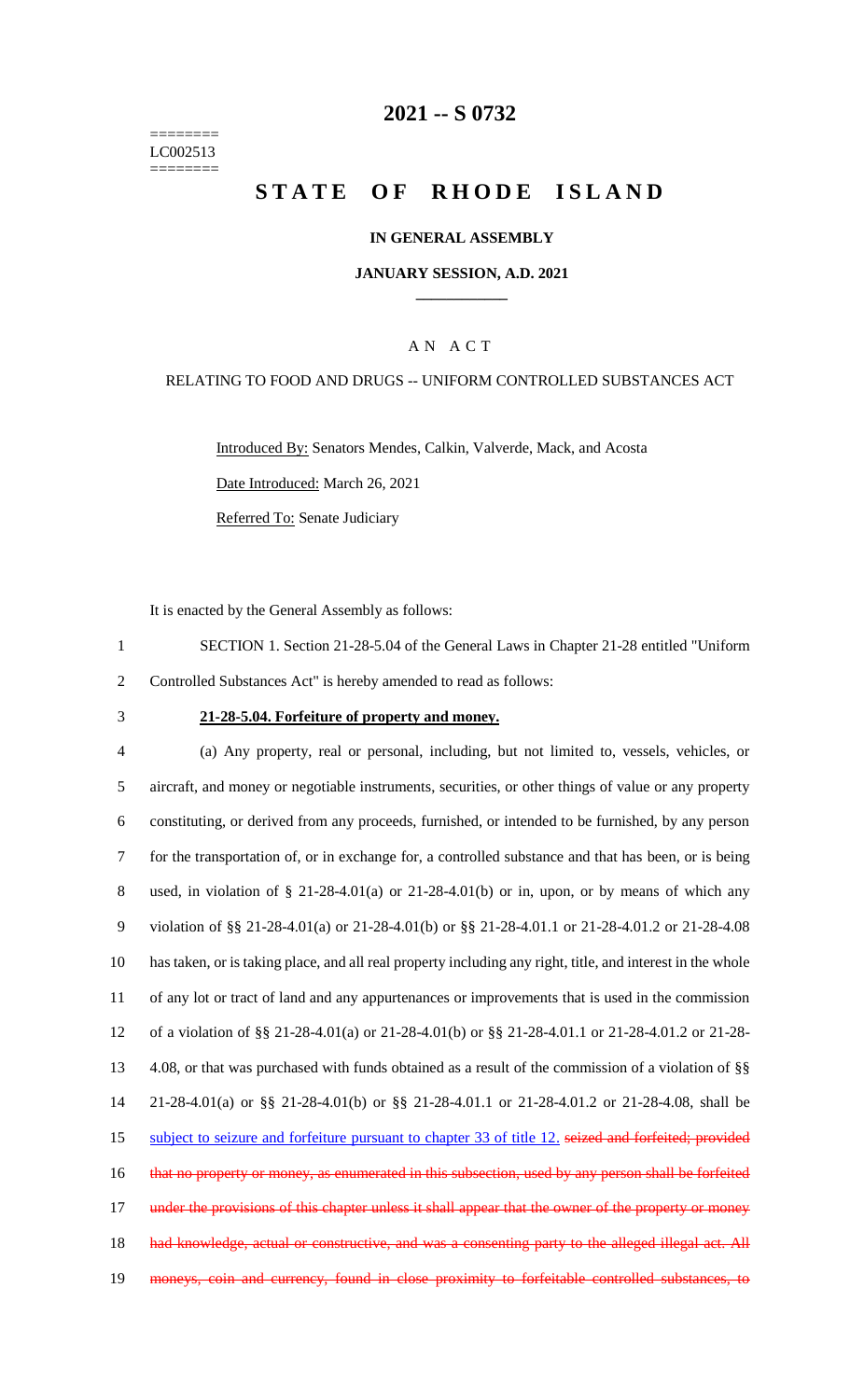1 forfeitable drug manufacturing or distributing paraphernalia, or to forfeitable records of the 2 importation, manufacture, or distribution of controlled substances, are presumed to be unlawfully 3 furnished in exchange for a controlled substance or used in violation of this chapter. The burden of 4 proof is upon claimants of the property to rebut this presumption. 5 (b) Property taken or detained under this section shall not be repleviable, but shall be 6 deemed to be in the custody of the law enforcement agency making the seizure and whenever 7 property or money is forfeited under this chapter it shall be utilized as follows: 8 (1) Where the seized property is a vessel, vehicle, aircraft, or other personal property it 9 may be retained and used by the law enforcement agency that seized the property where the use of 10 the property is reasonably related to the law enforcement duties of the seizing agency. If the seized 11 property is a motor vehicle that is inappropriate for use by the law enforcement agency due to style, 12 size, or color, the seizing agency shall be allowed to apply the proceeds of sale or the trade-in value 13 of the vehicle towards the purchase of an appropriate vehicle for use in activities reasonably related 14 to law enforcement duties. 15 (2) The law enforcement agency may sell any forfeited property not required by this chapter 16 to be destroyed and not harmful to the public. The proceeds from the sale are to be distributed in 17 accordance with subdivision (3) of this subsection. 18 (3) As to the proceeds from the sale of seized property as referred to in subdivision (2) of 19 this subsection, and as to moneys, coin and currency, negotiable instruments, securities, or other 20 things of value as referred to in subsection (a) of this section, the distribution shall be as follows: 21 (i) (A) All proceeds of the forfeiture of real or personal property shall be distributed as 22 follows: All costs of advertising administrative forfeitures shall first be deducted from the amount 23 forfeited. Of the remainder, twenty percent (20%) of the proceeds shall be provided to the attorney 24 general's department to be used for further drug-related law enforcement activities including, but 25 not limited to, investigations, prosecutions, and the administration of this chapter; seventy percent 26 (70%) of the proceeds shall be divided among the state and local law enforcement agencies

28 the asset being forfeited; and ten percent (10%) of the proceeds shall be provided to the department

27 proportionately based upon their contribution to the investigation of the criminal activity related to

29 of health for distribution to substance abuse treatment programs.

 (B) The law enforcement agencies involved in the investigation, with the assistance of the attorney general, shall by agreement determine the respective proportionate share to be received by each agency. If the agencies are unable to reach agreement, application shall be made by one or more of the agencies involved to the presiding justice of the superior court who shall determine the 34 respective proportionate share attributable to each law enforcement agency. The proceeds from all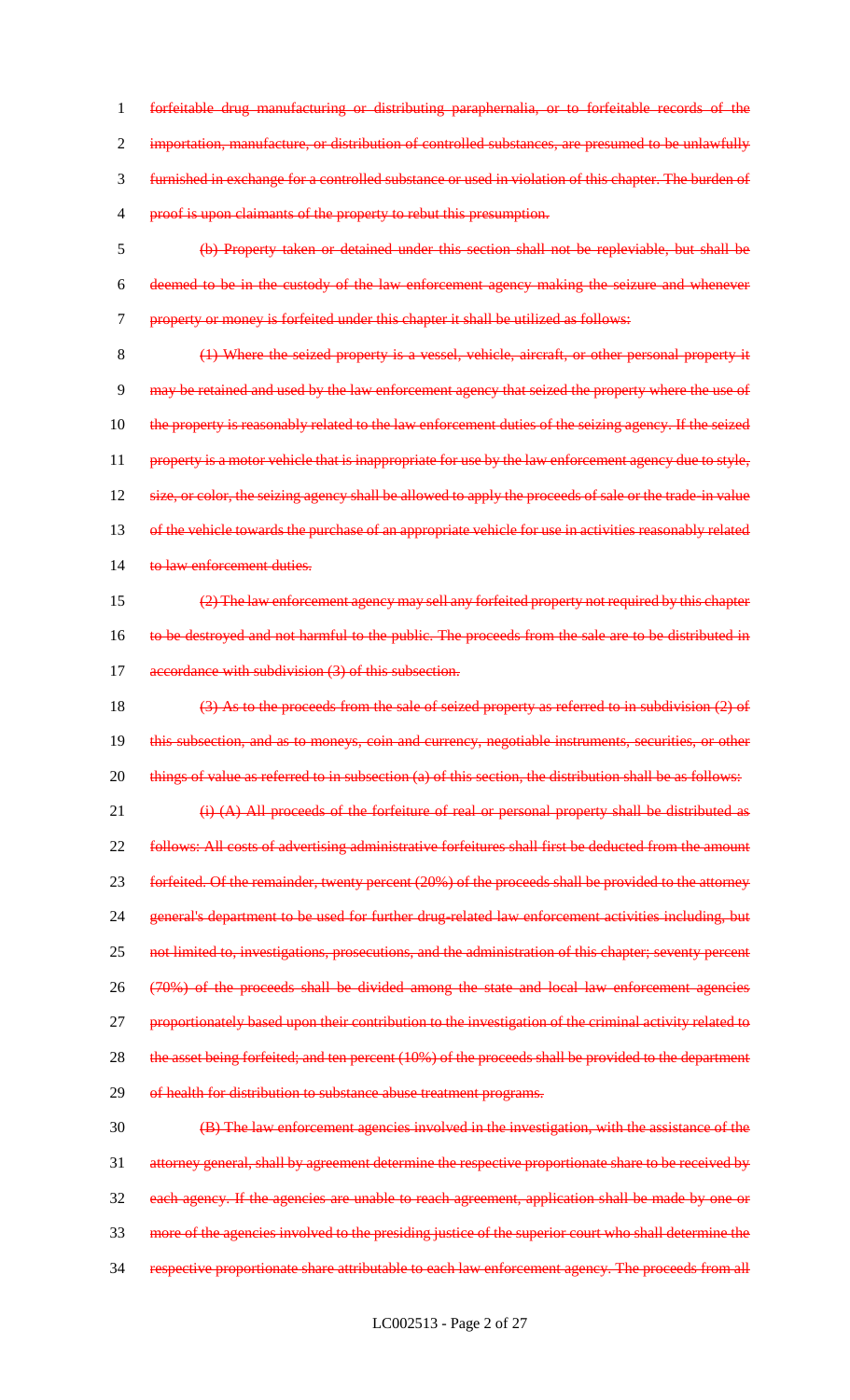forfeitures shall be held by the general treasurer in a separate account until such time as an 2 allocation is determined by agreement of the agencies or by the presiding justice. It shall be the duty and responsibility of the general treasurer to disburse the allocated funds from the separate account to the respective law enforcement agencies.

 (ii) Each state or local law enforcement agency shall be entitled to keep the forfeited money or the proceeds from sales of forfeited property. The funds shall be used for law enforcement 7 purposes and investigations of violations of this chapter. The funds received by a state law enforcement agency shall be maintained in a separate account by the general treasurer. The funds received by a local law enforcement agency shall be maintained in a separate account by the local 10 agency's city or town treasurer.

11 (c) (1) There is established in the state's treasury a special fund to be known as the asset 12 forfeiture fund in which shall be deposited the excess proceeds of forfeitures arising out of criminal 13 acts occurring before July 1, 1987. The asset forfeiture fund shall be used to fund drug-related law 14 enforcement activity and the treatment and rehabilitation of victims of drug abuse. The fund shall 15 be administered through the office of the general treasurer. The presiding justice of the superior 16 court shall have the authority to determine the feasibility and amount of disbursement to those state 17 or local law enforcement agencies that have made application.

18 (2) Upon the application of any law enforcement agency of the state of Rhode Island, when 19 a special need exists concerning the enforcement of the provisions of this chapter, the attorney 20 general, or his or her designee, may apply to the presiding justice of the superior court for the 21 release from the general treasury of sums of money. When the presiding justice upon consideration 22 of the reasons set forth by that agency deems them to be reasonable and necessary to the 23 accomplishment of a goal within the powers and duties of that law enforcement agency, he or she 24 may issue an order ex parte providing for the release of the funds.

25 (d) Each law enforcement agency making any seizure(s) that result(s) in a forfeiture 26 pursuant to this section shall certify and file with the state treasurer between January 1 and January 27 30 an annual report detailing the property or money forfeited during the previous calendar year and 28 the use or disposition of the property or money. The report shall be made in the form and manner 29 as may be provided or specified by the treasurer and these annual law enforcement agency reports 30 shall be provided to the local governmental body governing the agency and to the house and senate 31 *judiciary committees.* 

32 (e) Any law enforcement agency whose duty it is to enforce the laws of this state relating 33 to controlled substances is empowered to authorize designated officers or agents to carry out the 34 seizure provisions of this chapter. It shall be the duty of any officer or agent authorized or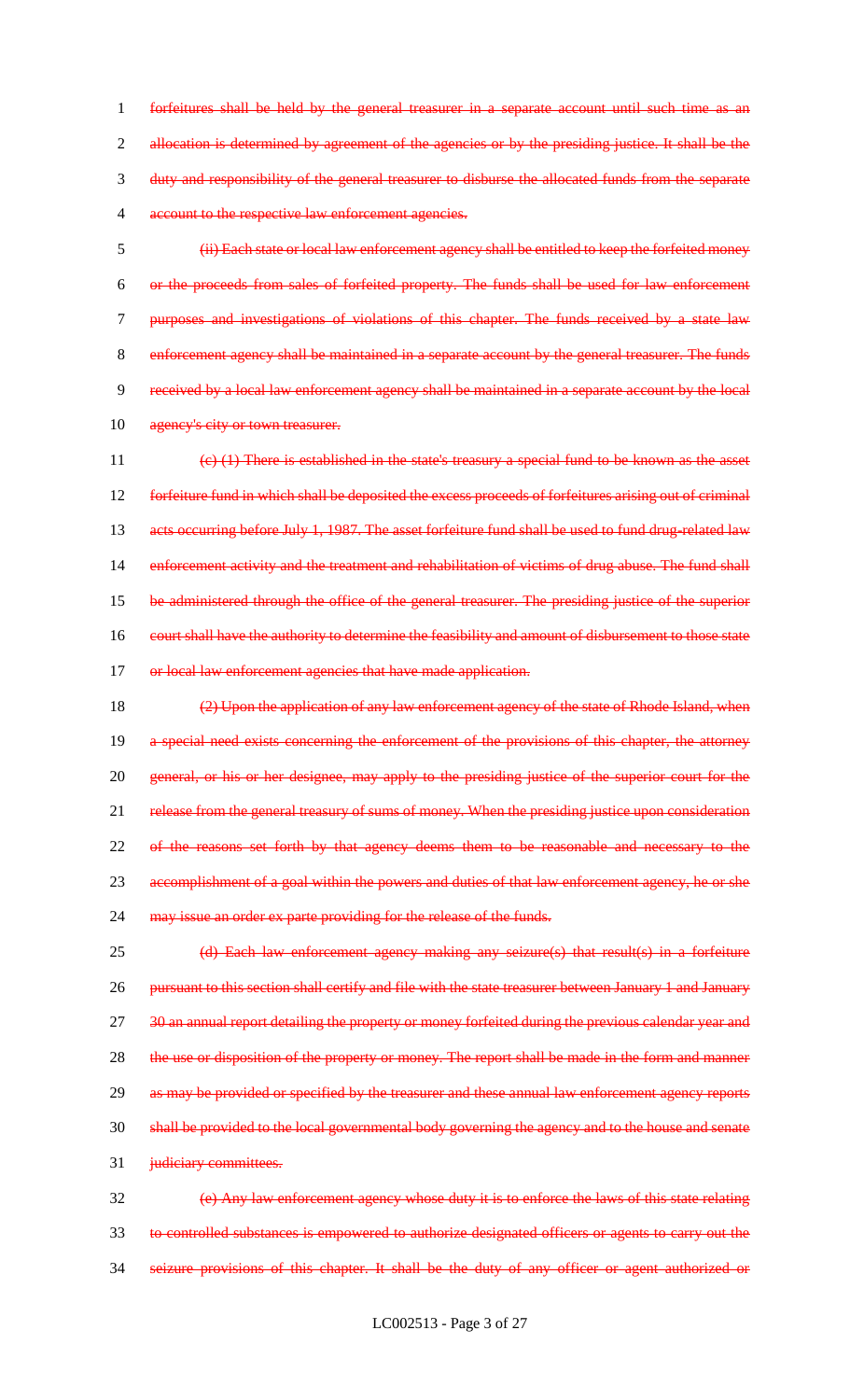designated, or authorized by law, whenever he or she shall discover any property or monies that 2 have been, or are being, used in violation of any of the provisions of this chapter, or in, upon, or by means of which any violation of this chapter has taken or is taking place, to seize the property or monies and to place it in the custody of the person as may be authorized or designated for that purpose by the respective law enforcement agency pursuant to those provisions. (f) For purposes of this section and § 30-14-2 only, the Rhode Island national guard shall 7 be deemed a law enforcement agency eligible to participate in the forfeiture of money and assets seized through counterdrug operations in which members of the guard support federal, state or municipal efforts. SECTION 2. Sections 21-28-5.04.1 and 21-28-5.04.2 of the General Laws in Chapter 21- 28 entitled "Uniform Controlled Substances Act" are hereby repealed. **21-28-5.04.1. Criminal forfeiture procedures.** (a) Any criminal complaint, information, or indictment charging one or more covered 14 offenses shall set forth with reasonable particularity property that the attorney general seeks to forfeit pursuant to this section. (b) The court may, upon application of the attorney general, enter a restraining order or 17 injunction, require any person claiming any interest in the subject property to execute a satisfactory 18 performance bond to the state, or take any other action to preserve the availability of property subject to forfeiture described in § 21-28-5.04, whether prior or subsequent to the filing of a 20 complaint, indictment, or information. Written notice and an opportunity for a hearing shall be 21 afforded to persons appearing to have an interest in the property, the hearing to be limited to the **issues of whether:**  (1) There is a substantial probability that the state will prevail on the issue of forfeiture and 24 that failure to enter the order will result in the property being destroyed, conveyed, encumbered or further encumbered, removed from the jurisdiction of the court, or made unavailable for forfeitures; and (2) The need to preserve the availability of property through the entry of the requested 28 order outweighs the hardship on any party against whom the order is to be entered.  $29 \left( \frac{c}{1} \right)$  A temporary restraining order under this section may be entered upon application of the attorney general without notice or opportunity for a hearing when a complaint, information, 31 or indictment has not yet been filed with respect to the property if the attorney general demonstrates that there is probable cause to believe that the property with respect to which the order is sought would, in the event of conviction, be subject to forfeiture under § 21-28-5.04 and that provision of 34 notice will jeopardize the availability of the property for forfeiture. The temporary restraining order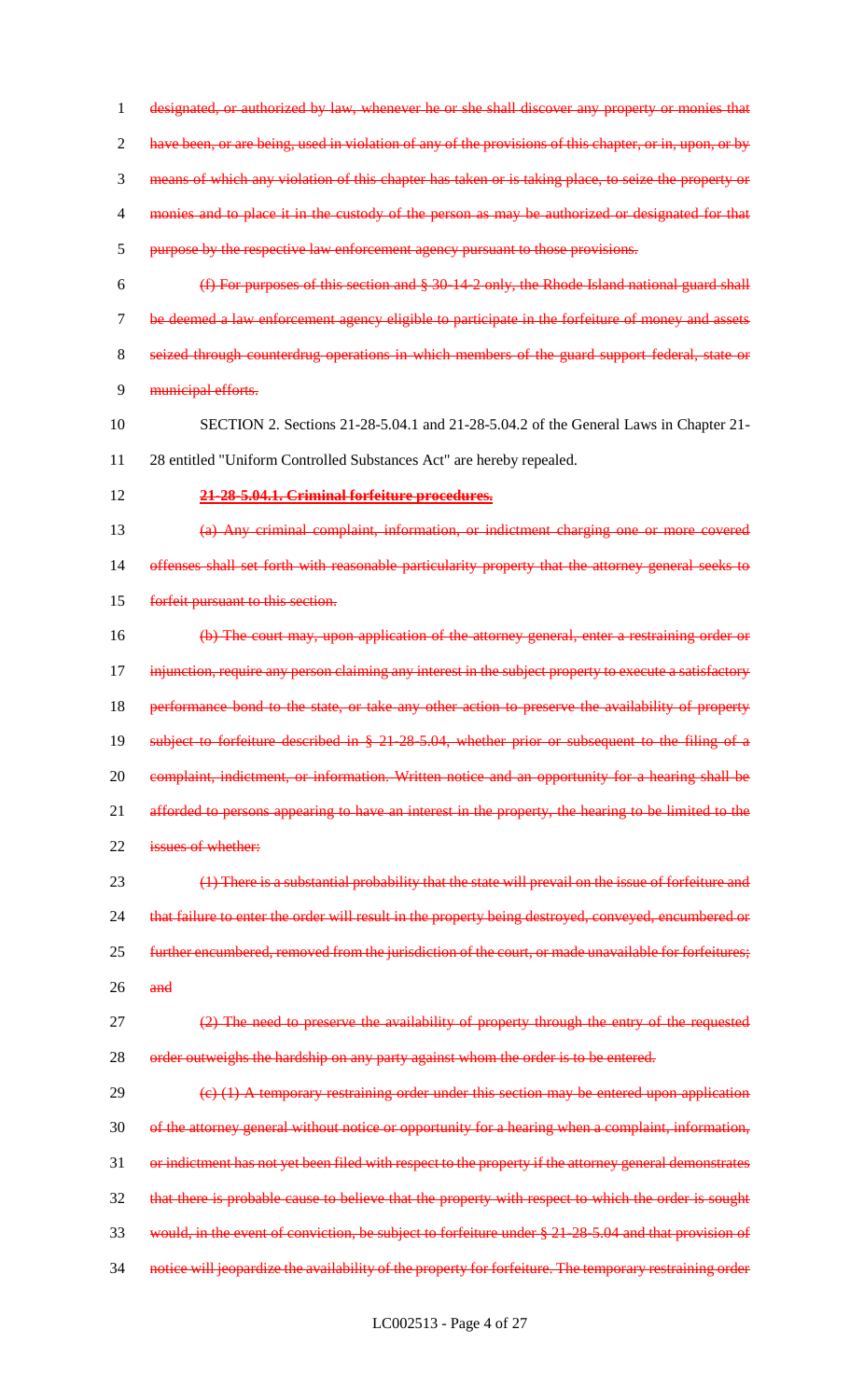1 shall expire within ten (10) days of the date on which it is entered unless extended for good cause 2 shown or unless the party against whom it is entered consents to an extension for a longer period. 3 (2) A hearing requested by any party in interest concerning an order entered under this 4 subsection shall be held at the earliest possible time and prior to the expiration of the temporary 5 order.

6 (3) The court may receive and consider, at the hearing held pursuant to this subsection, 7 evidence and information that would be inadmissible in court.

8 (d) Upon conviction of a person for a covered offense the court shall enter a judgment of 9 forfeiture of the property described in § 21-28-5.04 to the state and shall also authorize the attorney 10 general to seize all property ordered forfeited upon any terms and conditions that the court shall 11 deem proper. Following the entry of an order declaring the property forfeited, the court may, upon 12 application of the attorney general, enter any appropriate restraining orders or injunctions, require 13 the execution of satisfactory performance bonds, appoint receivers, conservators, appraisers, 14 accountants, or trustees, or take any other action to protect the interest of the state in the property 15 ordered forfeited. Any income accruing to or derived from an enterprise or an interest in an 16 enterprise that has been ordered forfeited under this section may be used to offset ordinary and 17 necessary expenses of the enterprise as required by law or that are necessary to protect the interest 18 of the state or innocent third parties.

19 (e) All right, title, and interest in property described in § 21-28-5.04 vests in the state upon 20 the commission of the act giving rise to forfeiture under this chapter. Any property that is 21 subsequently transferred to any person may be the subject of a special verdict of forfeiture and after 22 this shall be ordered forfeited to the state, unless the transferee establishes in a hearing pursuant to 23 subsection (f) of this section that he or she is a bona fide purchaser for value of the property who 24 at the time of purchase was reasonably without cause to believe that the property was subject for

25 forfeiture.

26 (f) Procedures subsequent to the special verdict of forfeiture shall be as follows:

27 (1) Following the entry of an order of forfeiture under this section, the state shall publish 28 notice of the order and of its intent to dispose of the property once per week for at least three (3) 29 weeks in the manner that the attorney general may provide by regulation. The attorney general shall 30 also, to the extent practicable, provide written notice to all parties known to have an interest in the 31 property and all parties whose identity is reasonably subject to discovery and who may have an 32 interest in the forfeited property.

33 (2) Any person, other than the defendant, asserting any interest in property that has been 34 ordered forfeited to the state pursuant to this section may, within one hundred eighty (180) days of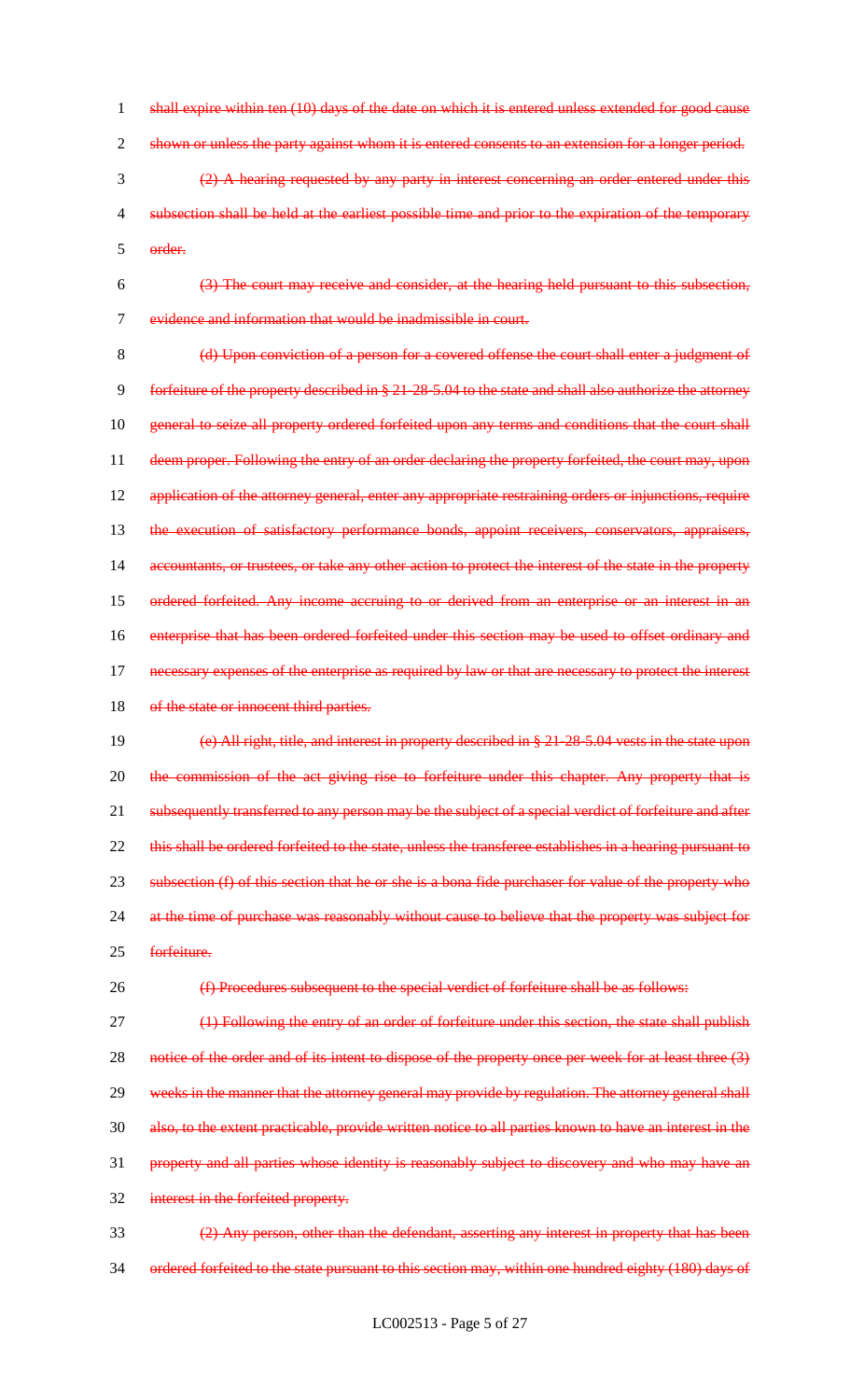1 the final publication of notice or his or her receipt of notice under subdivision (1) of this subsection, 2 whichever is earlier, petition the court for a hearing to adjudicate the validity of his or her alleged 3 interest in the property. 4 (3) The petition shall be signed by the petitioner under penalty of perjury and shall set forth 5 the nature and extent of the petitioner's right, title, or interest in the property; and additional facts 6 supporting the petitioner's claim; and the relief sought. 7 (4) The hearing on the petition shall, to the extent practicable and consistent with the 8 interest of justice, be held within thirty (30) days of the filing of the petition. The court may 9 consolidate the hearing on the petition with a hearing on any other petition filed by a person other 10 than the defendant and concerning the same property. 11 (5) At a hearing, the petitioner may testify and present evidence and witnesses on his own 12 behalf, and cross examine witnesses who appear at the hearing. The state may present evidence 13 and witnesses in rebuttal and in defense of its claim to the property and cross-examine witnesses 14 who appear at the hearing. In addition to testimony and evidence presented at the hearing, the court 15 shall consider the relevant portions of the record of the criminal case that resulted in the order of 16 forfeiture. 17 (6) In accordance with its findings at the hearing, the court shall amend the order of 18 forfeiture if it determines that the petitioner has established by a preponderance of the evidence  $19$  that: 20 (i) The petitioner has a right, title, or interest in the property, and the right, title or interest 21 was vested in the petitioner rather than the defendant or was superior to any right, title, or interest 22 of the defendant at the time of the commission of the acts which gave rise to the forfeiture of the 23 property under this section; or 24 (ii) The petitioner is a bona fide purchaser for value of any right, title, or interest in the 25 property and was at the time of purchase reasonably without cause to believe that the property was 26 subject to forfeiture under this section. 27 (7) Following the court's disposition of all petitions filed under this section, or if no such 28 petitions are filed, following the expiration of the period provided in § 21-28-5.04 for the filing of 29 the petitions, the state shall have clear title to property that is the subject of the order of forfeiture 30 and shall transfer good and sufficient title to any subsequent purchaser, transferee, or fund as 31 provided in this chapter. 32 (8) Except as provided in this section, no party claiming an interest in property subject to 33 forfeiture under this section may:

LC002513 - Page 6 of 27

34 (i) Intervene in a trial or appeal of a criminal case involving the forfeiture of the property;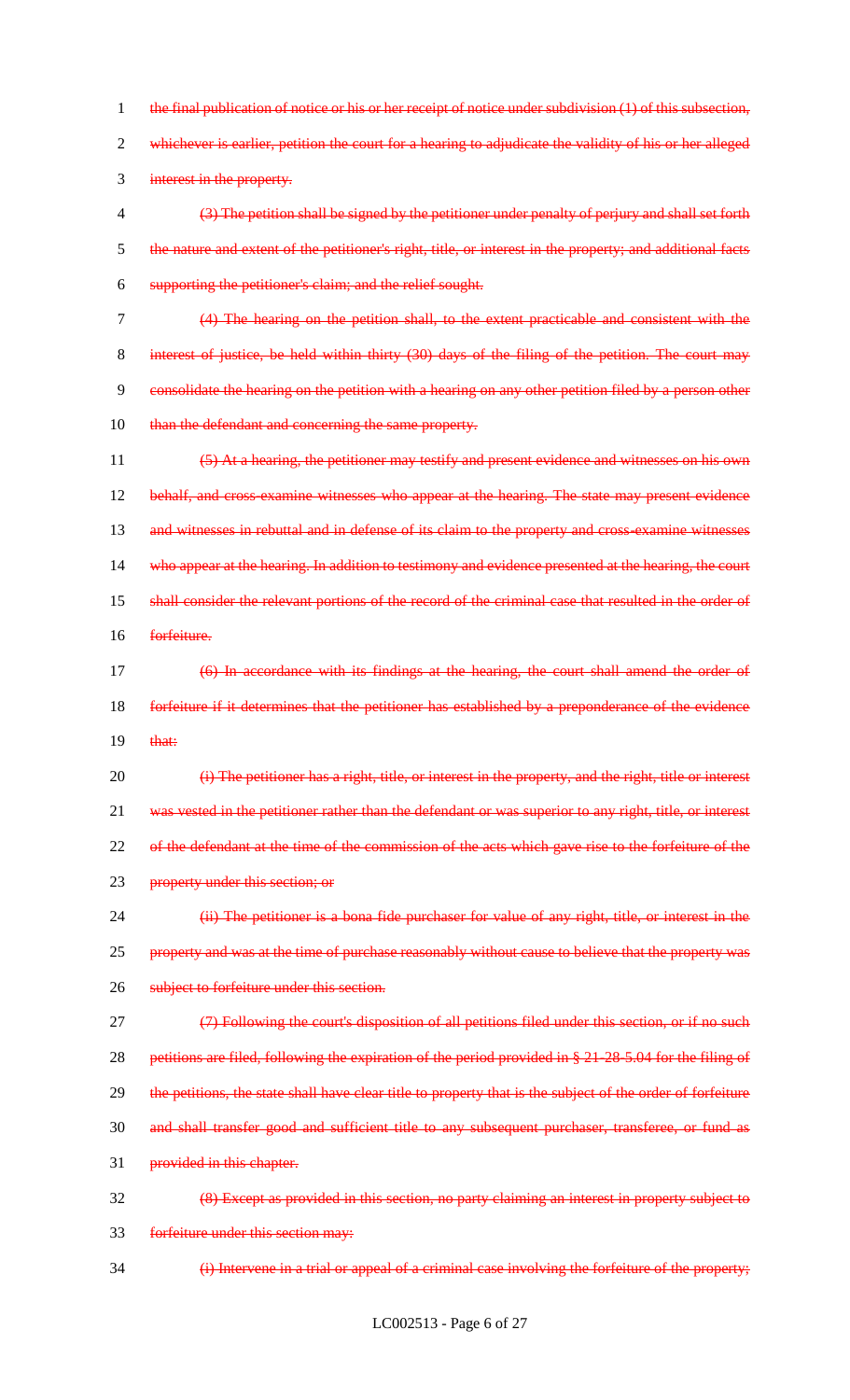or

 (ii) Commence any action against the state concerning the validity of the alleged interest. (g) In order to facilitate the identification or location of property declared forfeited and to facilitate the disposition of petitions filed pursuant to § 21-28-5.04 after the entry of an order declaring forfeited property to the state, the court may, upon application of the attorney general, order that the testimony of any witness relating to the property forfeited be taken by deposition and that any designated book, paper, document, record, recording (electronic or otherwise), or other material not privileged, be produced at the same time and place, in the same manner as provided for the taking of depositions under the Rules of Civil Procedure.

 (h) If any of the property described in § 21-28-5.04: (1) cannot be located; (2) has been 11 transferred to, sold to or deposited with a third party; (3) has been placed beyond the jurisdiction 12 of the court; (4) has been substantially diminished in value by any act or omission of the defendant; 13 or (5) has been commingled with other property which cannot be divided without difficulty; the 14 court shall order the forfeiture of any other property of the defendant up to the value of the subject **property.** 

 (i) The court shall have jurisdiction to enter orders as provided in this section without 17 regard to the location of any property that may be subject to forfeiture under this section or that has 18 been ordered forfeited under this section.

#### **21-28-5.04.2. Civil forfeiture procedure.**

 (a) In addition to or in lieu of the criminal forfeiture procedures of this chapter, any property described in § 21-28-5.04 except as designated in subsection (b) of this section, is subject to civil forfeiture to the state. Civil forfeiture proceedings shall be in the nature of an action in rem and 23 shall be governed by the civil rules for in rem proceedings.

(b) All property described in § 21-28-5.04 is subject to civil forfeiture except that:

 (1) No conveyances used by any person as a common carrier in the transaction of business 26 as a common carrier shall be forfeited under the provisions of this section unless it appears that the 27 owner or other person in charge of the conveyance was a consenting party or privy to the covered

28 offense charged;

 $(2)$  No conveyance shall be forfeited under the provisions of this section by reason of any act or omission established by the owner of it to have been committed or omitted by any person

- 31 other than the owner while the conveyance was unlawfully in the possession of a person other than
- the owner in violation of the criminal laws of this state or of the United States; and

(3) No property shall be forfeited under this section, to the extent of the interest of an

owner, by reason of any act or omission established by that owner to have been committed or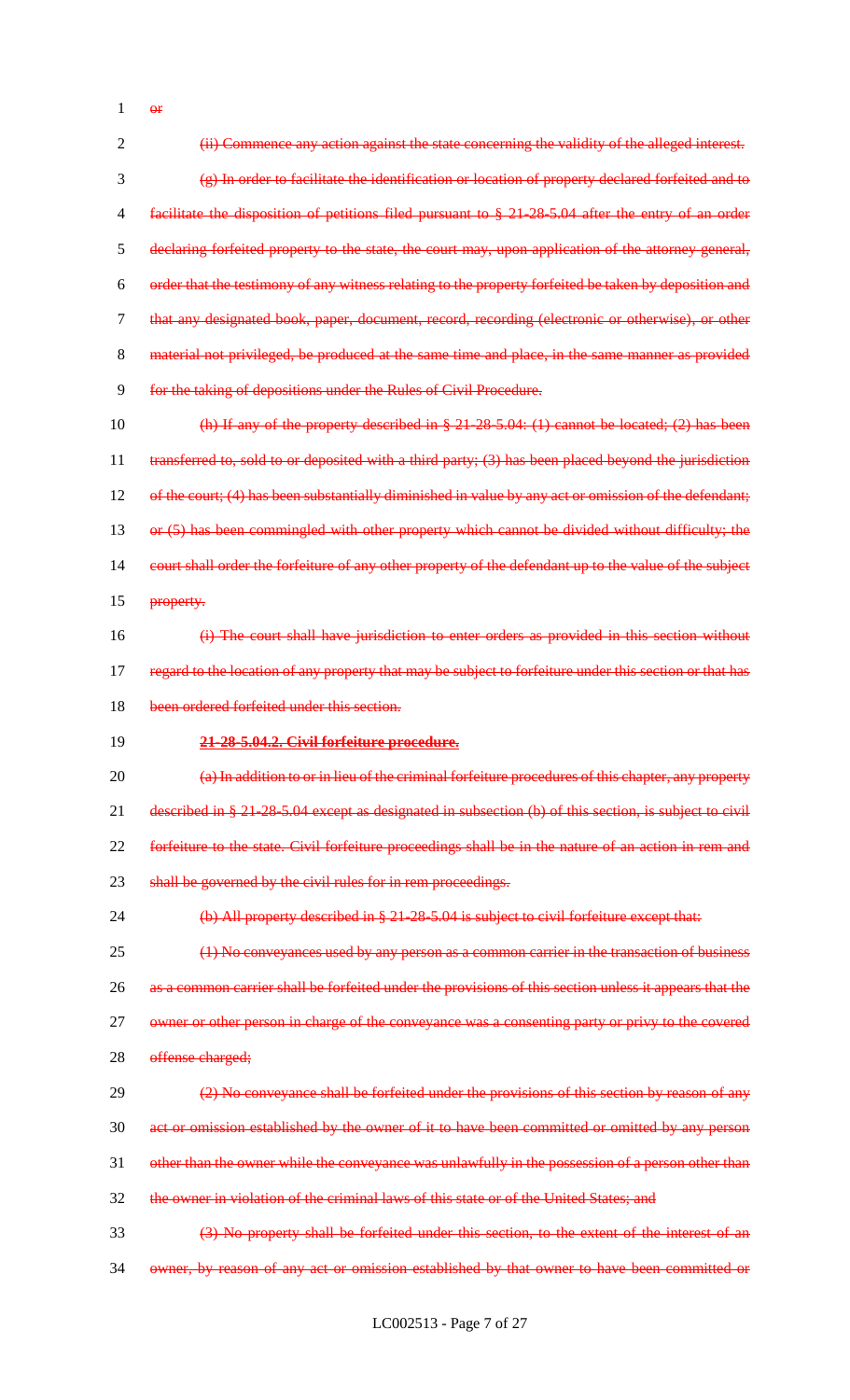| 1              | omitted without knowledge or consent of that owner.                                                       |
|----------------|-----------------------------------------------------------------------------------------------------------|
| $\overline{2}$ | (e) Property subject to forfeiture under this section may be seized by a law enforcement                  |
| 3              | officer:                                                                                                  |
| 4              | (1) Upon process issued pursuant to the Rules of Civil Procedure applicable to in rem                     |
| 5              | proceedings;                                                                                              |
| 6              | (2) Upon process issued pursuant to a legally authorized search warrant; or                               |
| 7              | (3) Without court process when:                                                                           |
| 8              | (i) The seizure is incident to a lawful arrest or search;                                                 |
| 9              | (ii) The property subject to seizure has been the subject of a prior judgment in favor of the             |
| 10             | state in a controlled substance act;                                                                      |
| 11             | (iii) The law enforcement officer has probable cause to believe that the property is directly             |
| 12             | or indirectly dangerous to health or safety; or                                                           |
| 13             | (iv) The law enforcement officer has probable cause to believe that the property is                       |
| 14             | forfeitable under § 21-28-5.04.                                                                           |
| 15             | (d) In the event of a seizure under $§$ 21-28-5.04 the property shall not be subject to                   |
| 16             | sequestration or attachment but is deemed to be in the custody of the law enforcement agency              |
| 17             | making the seizure, subject only to the order of the court. When property is seized under this            |
|                |                                                                                                           |
| 18             | section, pending forfeiture and final disposition, the law enforcement agency making the seizure          |
| 19             | may:                                                                                                      |
| 20             | (1) Place the property under seal;                                                                        |
| 21             | (2) Remove the property to a storage area for safekeeping;                                                |
| 22             | (3) Remove the property to a place designated by the court; or                                            |
| 23             | (4) Request another agency authorized by law to take custody of the property and remove                   |
| 24             | it to an appropriate location within the jurisdiction of the court.                                       |
| 25             | (e) As soon as practicable after seizure, the seizing agency shall conduct an inventory upon              |
| 26             | and cause the appraisal of the property seized.                                                           |
| 27             | (f) In the event of a seizure under this section, the seizing agency shall within thirty (30)             |
| 28             | days send to the attorney general a written request for forfeiture, which shall include a statement of    |
| 29             | all facts and circumstances including the names of all witnesses then known, the appraised value          |
| 30             | of the property and the statutory provision relied upon for forfeiture.                                   |
| 31             | (g) The attorney general shall immediately examine the facts and applicable law of the                    |
| 32             | eases referred to him or her pursuant to this section, and if it is probable that the property is subject |
| 33             | to forfeiture shall immediately cause the initiation of administrative or judicial proceedings against    |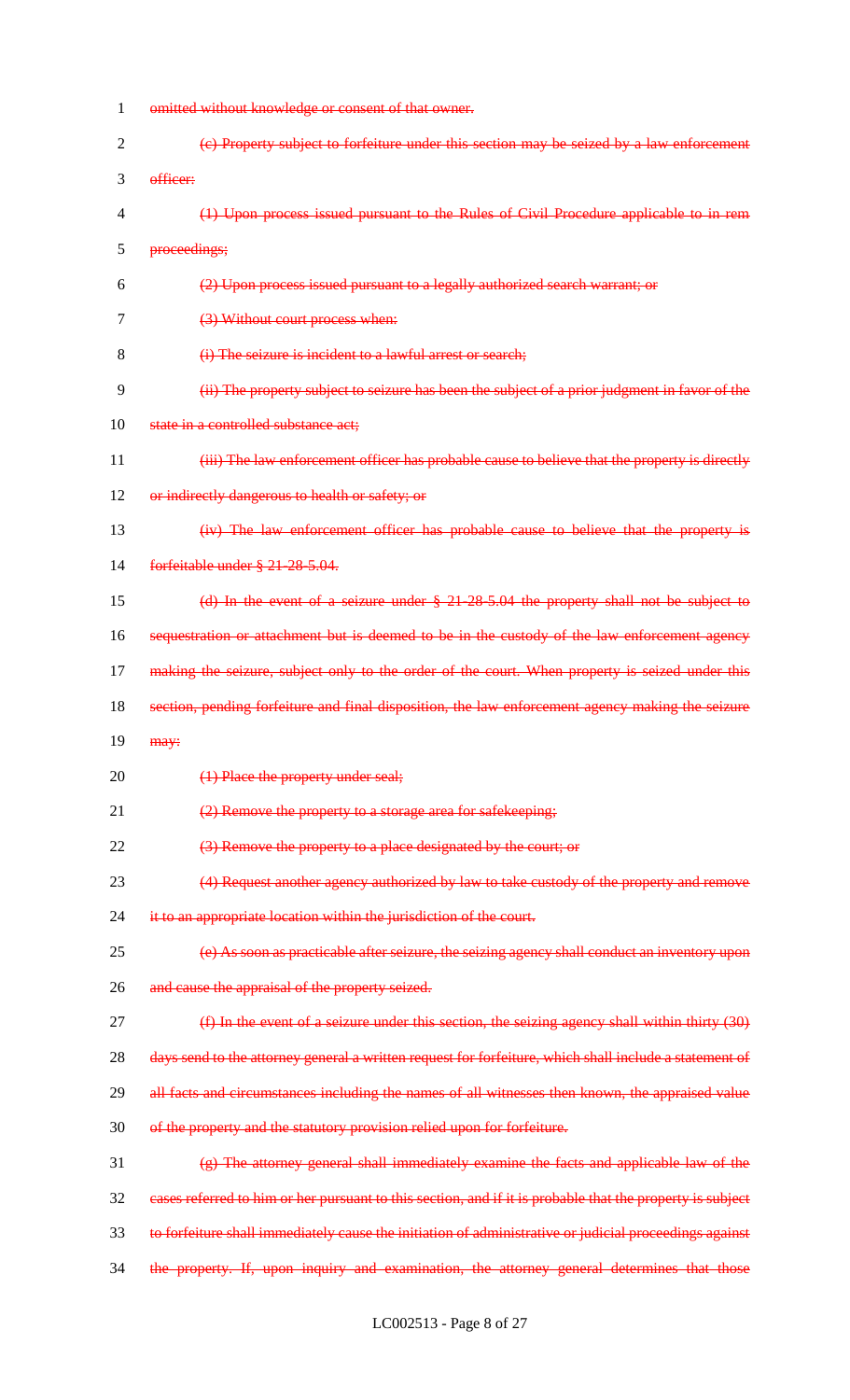| 1              | proceedings probably cannot be sustained or that justice does not require the institution of the        |
|----------------|---------------------------------------------------------------------------------------------------------|
| $\overline{2}$ | proceedings, he or she shall make a written report of those findings, transmit a copy to the seizing    |
| 3              | agency, and immediately authorize the release of the property.                                          |
| $\overline{4}$ | (h) If the value of any personal property seized does not exceed twenty thousand dollars                |
| 5              | (\$20,000), the attorney general may forfeit the property administratively in the following manner:     |
| 6              | (1) The attorney general shall provide notice of intention to forfeit property                          |
| $\tau$         | administratively by publication in a local newspaper of general circulation, one day per week for       |
| 8              | three (3) consecutive weeks.                                                                            |
| 9              | (2) In addition, to the extent practicable, the attorney general shall provide notice by                |
| 10             | registered mail of intent to forfeit the property administratively to all known interested parties and  |
| 11             | all parties whose identity is reasonably subject to discovery who may have an interest in the           |
| 12             | property seized.                                                                                        |
| 13             | (3) Notice by publication and by mail shall include:                                                    |
| 14             | (i) A description of the property;                                                                      |
| 15             | (ii) The appraised value of the property;                                                               |
| 16             | (iii) The date and place of seizure;                                                                    |
| 17             | (iv) The violation of law alleged against the subject property;                                         |
| 18             | (v) The instructions for filing claim and cost bond or a petition for remission or mitigation;          |
| 19             | and                                                                                                     |
| 20             | $(vi)$ A notice that the property will be forfeited to the state if a petition for remission or         |
| 21             | mitigation or a claim and cost bond has not been timely filed.                                          |
| 22             | (4) Persons claiming an interest in the property may file petitions for remission or                    |
| 23             | mitigation of forfeiture or a claim and cost bond with the attorney general within thirty (30) days     |
| 24             | of the final notice by publication or receipt of written notice, whichever is earlier.                  |
| 25             | (5) The attorney general shall inquire into the facts and circumstances surrounding petitions           |
| 26             | for remission or mitigation of forfeiture.                                                              |
| 27             | (6) The attorney general shall provide the seizing agency and the petitioner a written                  |
| 28             | decision on each petition for remission or mitigation within sixty (60) days of receipt of the petition |
| 29             | unless the circumstances of the case require additional time, in which case the attorney general        |
| 30             | shall notify the petitioner in writing and with specificity within the sixty (60) day period that the   |
| 31             | eircumstances of the case require additional time and further notify the petitioner of the expected     |
| 32             | decision date.                                                                                          |
| 33             | (7) Any person claiming seized property under this subsection may institute de novo                     |
| 34             | judicial review of the seizure and proposed forfeiture by timely filing with the attorney general a     |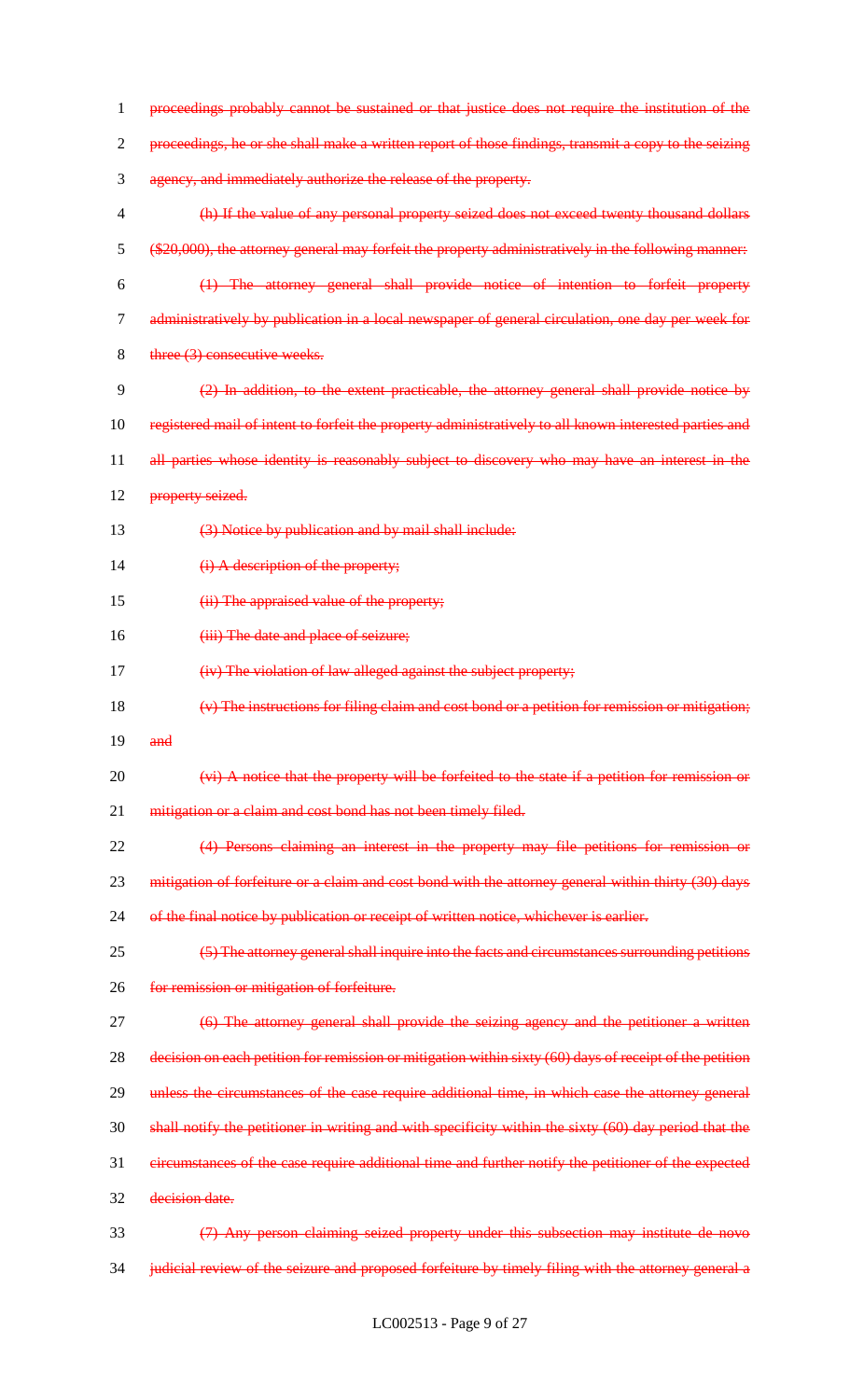1 elaim and bond to the state in the amount of ten percent (10%) of the appraised value of the property 2 or in the penal sum of two hundred fifty dollars (\$250), whichever is greater, with sureties to be 3 approved by the attorney general, upon condition that in the case of forfeiture the claimant shall 4 pay all costs and expenses of the proceedings at the discretion of the court. Upon receipt of the 5 claim and bond, or if he or she elects, the attorney general shall file with the court a complaint in 6 rem in accordance with the procedures set forth in this section. Any funds received by the attorney 7 general as cost bonds shall be placed in an escrow account pending final disposition of the case. 8 (8) If no petitions or claims with bonds are timely filed, the attorney general shall prepare 9 a written declaration of forfeiture of the subject property to the state and dispose of the property in 10 accordance with this chapter. 11 (9) If the petition is denied, the attorney general shall prepare a written declaration of 12 forfeiture to the state and dispose of the property in accordance with this chapter and the attorney 13 general's regulations, if any, pursuant to this chapter. 14 (10) A written declaration of forfeiture signed by the attorney general pursuant to this 15 chapter shall be deemed to provide good and sufficient title to the forfeited property. 16 (i) If the value of any personal property seized exceeds twenty thousand dollars (\$20,000), 17 the attorney general shall file a complaint in rem against the property within twenty (20) days of 18 the receipt of the report referred to in subsection (f) of this section and after this provide notice of 19 intention to forfeit by publication in a local newspaper of general circulation for a period of at least 20 once per week for three (3) consecutive weeks. The notice shall include: 21 (1) A description of the property; 22 (2) The appraised value of the property; 23 (3) The date and place of seizure; 24 (4) The violation of law alleged against the subject property. 25  $(i)$  (1) The case may be tried by a jury, if in the superior court, upon the request of either 26 party, otherwise by the court, and the cause of forfeiture alleged being proved, the court which shall 27 try the case shall enter upon judgment for the forfeiture and disposition of the property according  $28$  to law. 29 (2) An appeal may be claimed by either party from any judgment of forfeiture rendered by 30 the district court, to be taken in like manner as by defendants in criminal cases within the 31 jurisdiction of the district court to try and determine, to the superior court for the same county in 32 which the division of the district court rendering judgment is situated and like proceedings may be 33 had therein as in cases of informations for forfeitures originally filed in that court. 34 (3) The judgment of the superior court shall be final in all cases of the forfeitures, whether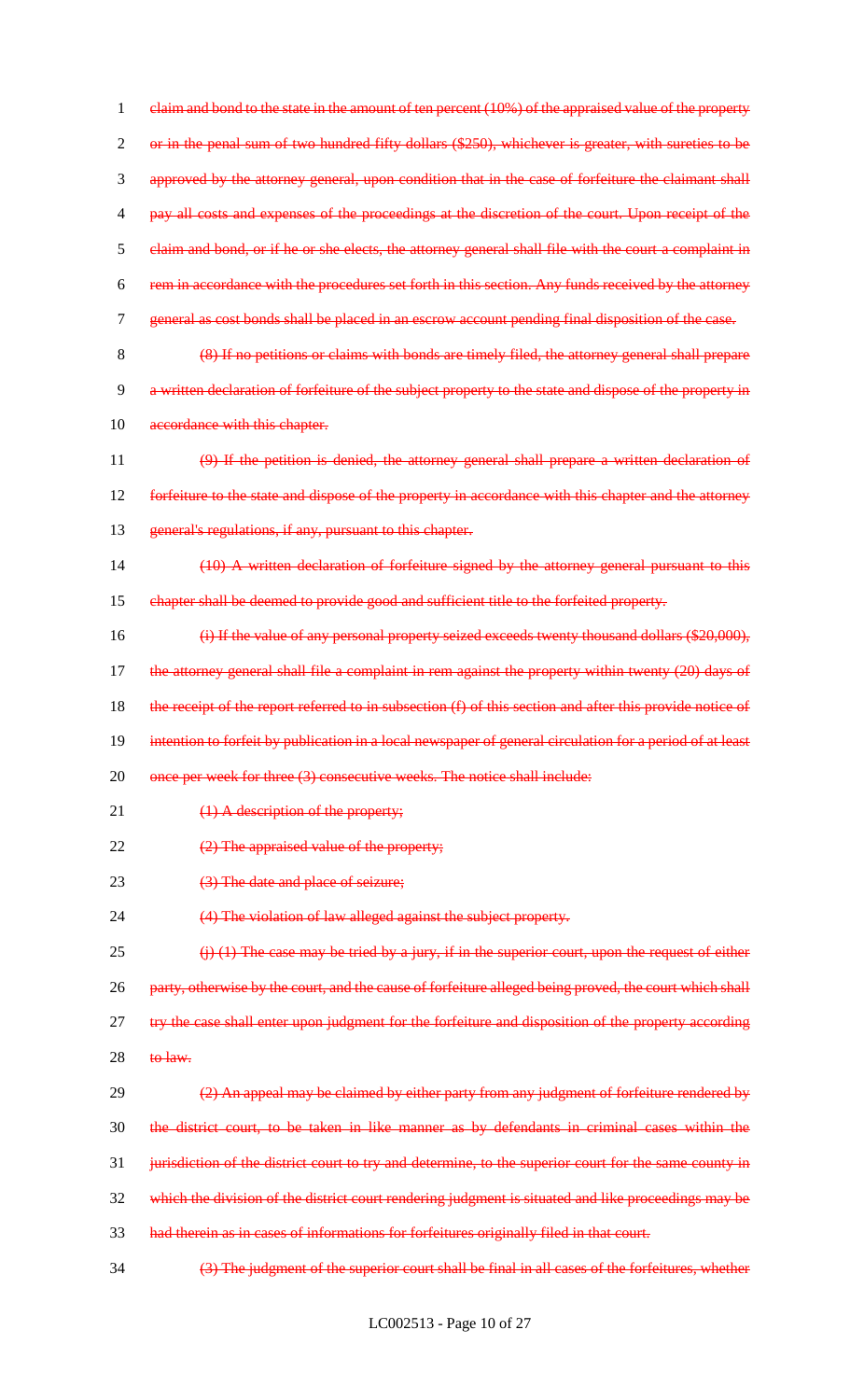1 originally commenced in that court or brought there by appeal, unless a new trial is ordered, for

2 eause shown by the supreme court.

 (k) The in rem action shall be brought in the district court if the value of the property seized is less than two hundred fifty thousand dollars (\$250,000), otherwise the in rem action shall be brought in the superior court. The attorney general shall also, to the extent practicable, provide written notice of the action in rem to all known interested parties and all persons whose identity is reasonably subject to discovery who may have an interest in the property.

8 (l) Persons claiming an interest in the property may file claims against the property within 9 thirty (30) days of the final notice by publication or receipt of written notice, whichever is earlier. 10 The claims shall be filed and adjudicated in the manner set forth for petitions in criminal 11 proceedings in § 21-28-5.04.1(f).

12 (m) If the property sought to be forfeited is real property, the attorney general shall file a 13 complaint in rem in the superior court against the property. In addition to providing notice as 14 required by this chapter, the attorney general shall file a lis pendens with respect to the property 15 with the recorder of deeds in the city or town in which the property is located.

16 (n) Upon order of the court forfeiting the subject property to the state, the state shall have 17 clear title to the forfeited property, and the attorney general may transfer good and sufficient title 18 to any subsequent purchaser or transferee. Title to the forfeited property shall be deemed to have

19 vested in the state upon the commission of the act giving rise to the forfeiture under this chapter.

20 (o) Upon entry of judgment for the claimant in any proceeding to forfeit property under 21 this chapter, the property shall immediately be returned to the claimant. If it appears that there was 22 reasonable cause for the seizure or the filing of the complaint, the court shall cause a proper

23 certificate of that to be entered, and the claimant shall not, in that case, be entitled to costs or

24 damages, nor shall the person or agency who made the seizure, nor the attorney general nor the

25 prosecutor, be liable to suit or judgment on account of the seizure, suit, or prosecution.

26 (p) In any action brought under this section, the state shall have the initial burden of 27 showing the existence of probable cause for seizure or arrest of the property. Upon that showing 28 by the state, the claimant shall have the burden of showing by a preponderance of evidence that the

29 property was not subject to forfeiture under this section.

#### 30 SECTION 3. Title 12 of the General Laws entitled "CRIMINAL PROCEDURE" is hereby

31 amended by adding thereto the following chapter:

- 32 CHAPTER 33
- 33 FORFEITURE ACT

34 **12-33-1. Short title.**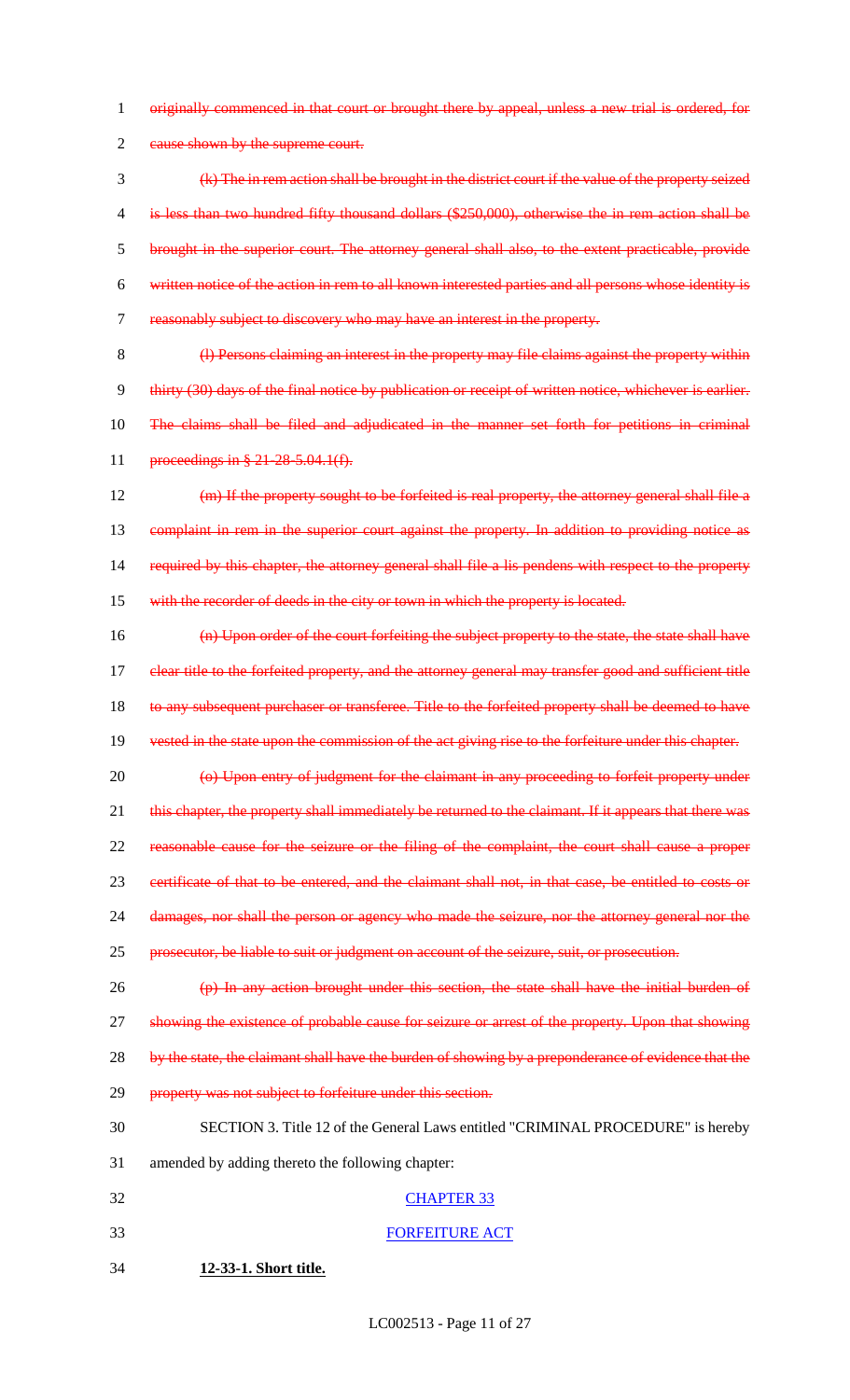| $\mathbf{1}$   | This chapter shall be known and may be cited as the "Forfeiture Act."                                |
|----------------|------------------------------------------------------------------------------------------------------|
| $\overline{2}$ | 12-33-2. Legislative purpose.                                                                        |
| 3              | (a) The purpose of this chapter is to:                                                               |
| 4              | (1) Make uniform the standards and procedures for the seizure and forfeiture of property             |
| 5              | subject to forfeiture;                                                                               |
| 6              | (2) Protect the constitutional rights of persons whose property is subject to forfeiture and         |
| 7              | of innocent owners holding interests in property subject to forfeiture;                              |
| 8              | (3) Deter criminal activity by reducing its economic incentives;                                     |
| 9              | (4) Increase the pecuniary loss from criminal activity;                                              |
| 10             | (5) Protect against the wrongful forfeiture of property; and                                         |
| 11             | (6) Ensure that only criminal forfeiture is allowed in this state.                                   |
| 12             | (b) The provisions of this chapter:                                                                  |
| 13             | (1) Apply to seizures, forfeitures and dispositions of property subject to forfeiture pursuant       |
| 14             | to laws that specifically apply this chapter; and                                                    |
| 15             | (2) Does not apply to contraband, which is subject to seizure pursuant to applicable laws,           |
| 16             | but is not subject to forfeiture pursuant to this chapter.                                           |
| 17             | 12-33-3. Definitions.                                                                                |
| 18             | As used in this chapter:                                                                             |
| 19             | (1) "Abandoned property":                                                                            |
| 20             | (i) Means personal property the rights to which and the control of which an owner has                |
| 21             | intentionally relinquished; and                                                                      |
| 22             | (ii) Does not mean real property;                                                                    |
| 23             | (2) "Actual knowledge" means a direct and clear awareness of information, a fact or a                |
| 24             | condition;                                                                                           |
| 25             | (3) "Contraband" means goods that may not be lawfully imported, exported or possessed,               |
| 26             | including drugs that are listed in Schedule I, II, III, IV or V of the Uniform Controlled Substances |
| 27             | Act and that are possessed without a valid prescription;                                             |
| 28             | (4) "Conveyance" means a device used for transportation and:                                         |
| 29             | (i) Includes a motor vehicle, trailer, snowmobile, airplane, vessel and any equipment                |
| 30             | attached to the conveyance; but                                                                      |
| 31             | (ii) Does not include property that is stolen or taken in violation of a law;                        |
| 32             | (5) "Conviction" or "convicted" means that a person has been found guilty of a crime in a            |
| 33             | trial court whether by a plea of guilty or nolo contendere or otherwise and whether the sentence is  |
| 34             | deferred or suspended;                                                                               |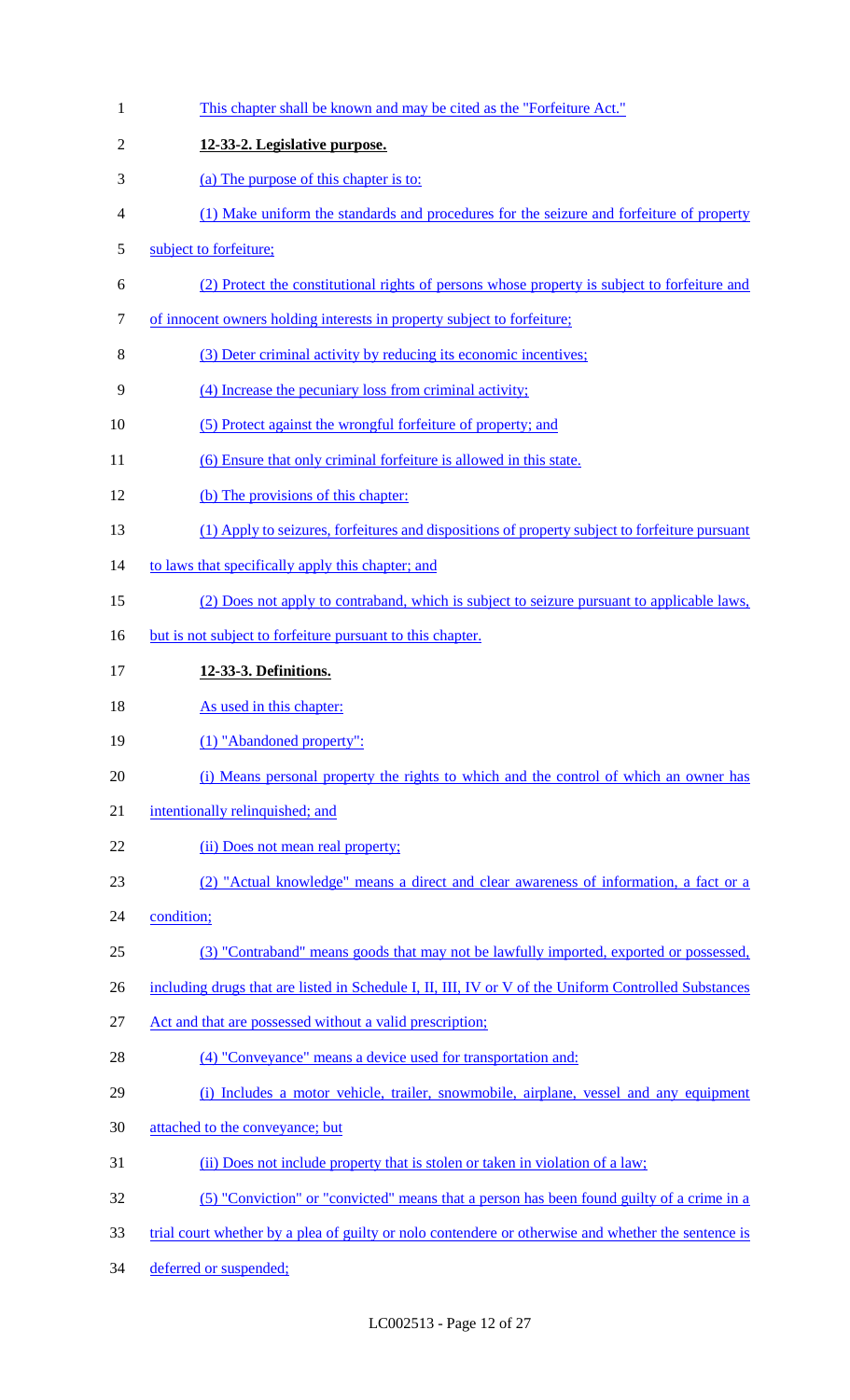| $\mathbf{1}$   | (6) "Crime" means a violation of a criminal statute for which property of the offender is            |
|----------------|------------------------------------------------------------------------------------------------------|
| $\overline{c}$ | subject to seizure and forfeiture;                                                                   |
| 3              | (7) "Instrumentality" means all property that is otherwise lawful to possess that is used in         |
| 4              | the furtherance or commission of an offense to which forfeiture applies and includes land, a         |
| $\mathfrak s$  | building, a container, a conveyance, equipment, materials, a product, a computer, computer           |
| 6              | software, a telecommunications device, a firearm, ammunition, a tool, money, a security and a        |
| $\tau$         | negotiable instrument and other devices used for exchange of property;                               |
| $8\,$          | (8) "Law enforcement agency" means the employer of a law enforcement officer that is                 |
| $\mathbf{9}$   | authorized to seize or has seized property pursuant to this chapter;                                 |
| 10             | (9) "Law enforcement officer" means:                                                                 |
| 11             | (i) A state or municipal police officer, environmental police officer, or other state employee       |
| 12             | authorized by state law to enforce criminal statutes; but                                            |
| 13             | (ii) Shall not mean a correctional officer;                                                          |
| 14             | (10) "Owner" means a person who has a legal or equitable ownership interest in property;             |
| 15             | (11) "Property" means tangible or intangible personal property or real property;                     |
| 16             | (12) "Property subject to forfeiture" means property or an instrumentality described and             |
| 17             | declared to be subject to forfeiture pursuant to this chapter or a state law; and                    |
| 18             | (13) "Secured party" means a person with a security or other protected interest in property,         |
| 19             | whether the interest arose by mortgage, security agreement, lien, lease or otherwise; the purpose of |
| 20             | which interest is to secure the payment of a debt or protect a potential debt owed to the secured    |
| 21             | party.                                                                                               |
| 22             | 12-33-4. Forfeiture -- Conviction required -- Seizure of property -- With process --                 |
| 23             | <b>Without process.</b>                                                                              |
| 24             | (a) A person's property is subject to forfeiture if:                                                 |
| 25             | (1) The person was arrested for an offense to which forfeiture applies;                              |
| 26             | (2) The person is convicted by a criminal court of the offense; and                                  |
| 27             | (3) The state establishes by clear and convincing evidence that the property is subject to           |
| 28             | forfeiture as provided in subsection (b) of this section.                                            |
| 29             | (b) Following a person's conviction for an offense to which forfeiture applies, a court may          |
| 30             | order the person to forfeit:                                                                         |
| 31             | (1) Property the person acquired through commission of the offense;                                  |
| 32             | (2) Property directly traceable to property acquired through the commission of the offense;          |
| 33             | and                                                                                                  |
| 34             | (3) Any instrumentality the person used in the commission of the offense.                            |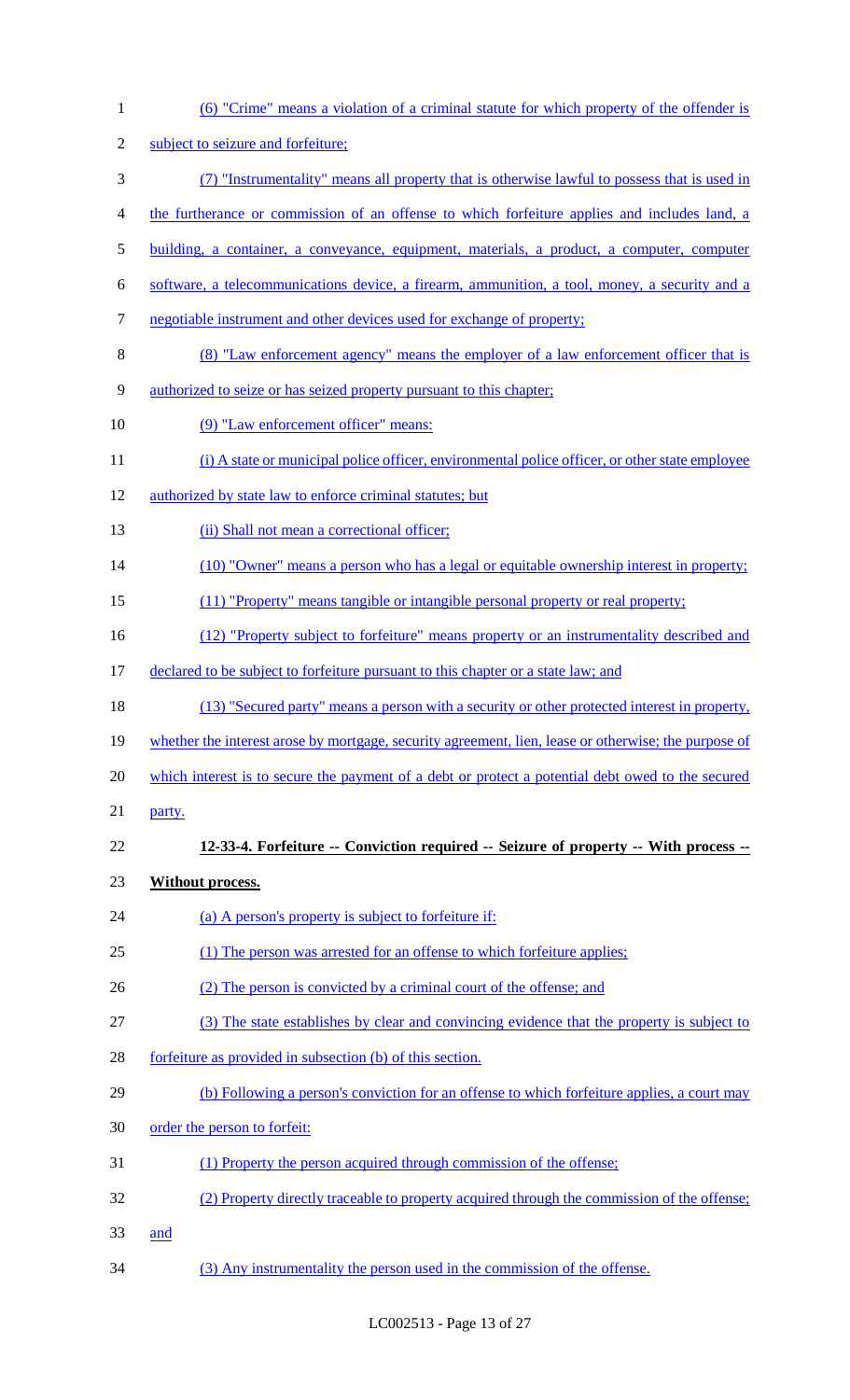| $\mathbf{1}$   | (c) Nothing in this section shall prevent property from being forfeited by the terms of a                |
|----------------|----------------------------------------------------------------------------------------------------------|
| $\overline{2}$ | plea agreement that is approved by a court or by other agreement of the parties to a criminal            |
| 3              | proceeding.                                                                                              |
| 4              | (d) Subject to the provisions of $\S$ 12-33-5 at any time, at the request of the state, a court          |
| 5              | may issue an ex parte preliminary order to seize property that is subject to forfeiture and for which    |
| 6              | forfeiture is sought and to provide for the custody of the property. The execution on the order to       |
| 7              | seize the property and the return of the property, if applicable, are subject to this chapter and other  |
| 8              | applicable state laws. Before issuing an order pursuant to this subsection, the court shall make a       |
| 9              | determination that:                                                                                      |
| 10             | (1) There is a substantial probability that:                                                             |
| 11             | (i) The property is subject to forfeiture;                                                               |
| 12             | (ii) The state will prevail on the issue of forfeiture; and                                              |
| 13             | (iii) Failure to enter the order will result in the property being destroyed, removed from the           |
| 14             | state or otherwise made unavailable for forfeiture; and                                                  |
| 15             | (2) The need to preserve the availability of the property through the entry of the requested             |
| 16             | <u>order outweighs the hardship to the owner and other parties known to be claiming interests in the</u> |
| 17             | property.                                                                                                |
| 18             | (e) Property subject to forfeiture may be seized at any time, without a prior court order, if:           |
| 19             | (1) The seizure is incident to a lawful arrest for a crime or a search lawfully conducted                |
| 20             | pursuant to a search warrant and the law enforcement officer making the arrest or executing the          |
| 21             | search has probable cause to believe the property is subject to forfeiture and that the subject of the   |
| 22             | arrest or search warrant is an owner of the property;                                                    |
| 23             | (2) The property subject to seizure is the subject of a previous judgment in favor of the                |
| 24             | state; or                                                                                                |
| 25             | (3) The law enforcement officer making the seizure has probable cause to believe the                     |
| 26             | property is subject to forfeiture and that the delay occasioned by the need to obtain a court order      |
| 27             | would result in the removal or destruction of the property or otherwise frustrate the seizure.           |
| 28             | 12-33-5. Receipt for seized property -- Replevin hearing.                                                |
| 29             | (a) When a law enforcement officer seizes property that is subject to forfeiture, the officer            |
| 30             | shall provide an itemized receipt to the person possessing the property or, in the absence of a person   |
| 31             | to whom the receipt could be given, shall leave the receipt in the place where the property was          |
| 32             | found, if possible.                                                                                      |
| 33             | (b) Following the seizure of property, the defendant in the related criminal matter or                   |
| 34             | another person who claims an interest in seized property may, at any time before sixty (60) days         |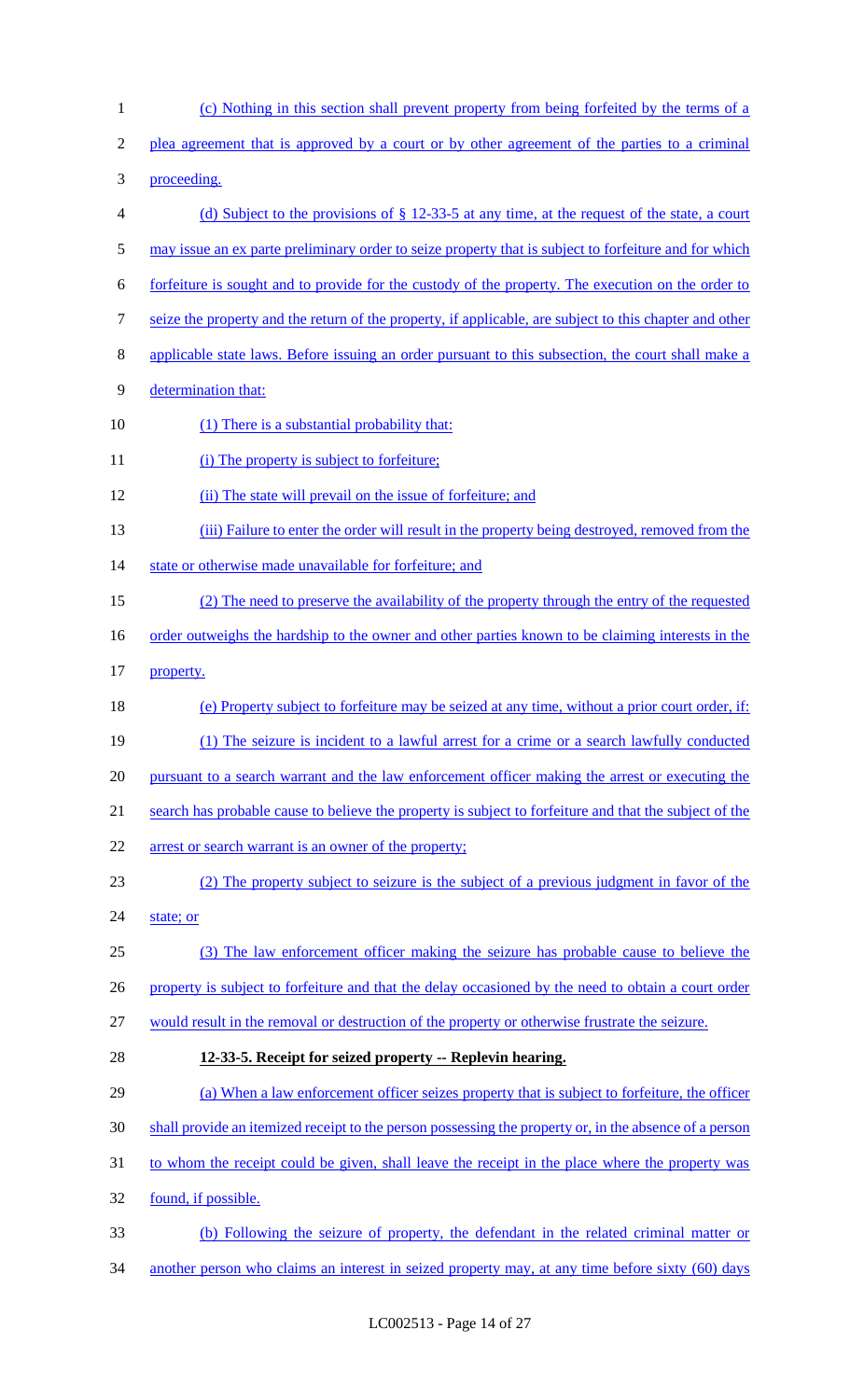| $\mathbf{1}$   | prior to a related criminal trial, claim an interest in seized property by a motion to the court to issue |
|----------------|-----------------------------------------------------------------------------------------------------------|
| $\overline{c}$ | a writ of replevin. A motion filed pursuant to this section shall include facts to support the person's   |
| 3              | alleged interest in the property.                                                                         |
| $\overline{4}$ | (c) A person who makes a timely motion pursuant to this section shall have a right to a                   |
| 5              | hearing on the motion before the resolution of any related criminal matter or forfeiture proceeding       |
| 6              | and within thirty (30) days of the date on which the motion is filed.                                     |
| $\tau$         | (d) At least ten (10) days before a hearing on a motion filed pursuant to this section, the               |
| $8\,$          | state shall file an answer or responsive motion that shows probable cause for the seizure.                |
| 9              | (e) A court shall grant a claimant's motion if the court finds that:                                      |
| 10             | (1) It is likely that the final judgment will require the state to return the property to the             |
| 11             | claimant;                                                                                                 |
| 12             | (2) The property is not reasonably required to be held for investigatory reasons; or                      |
| 13             | (3) The property is the only reasonable means for a defendant to pay for legal representation             |
| 14             | in a related criminal or forfeiture proceeding.                                                           |
| 15             | (f) In its discretion, the court may order the return of funds or property sufficient to obtain           |
| 16             | legal counsel but less than the total amount seized, and it may require an accounting.                    |
| 17             | (g) In lieu of ordering the issuance of the writ of replevin, a court may order:                          |
| 18             | (1) The state to give security or written assurance for satisfaction of any judgment,                     |
| 19             | including damages, that may be rendered in a related forfeiture action; or                                |
| 20             | (2) Any other relief the court deems to be just.                                                          |
| 21             | 12-33-6. Complaint of forfeiture -- Service of process.                                                   |
| 22             | (a) Within thirty (30) days of making a seizure of property or simultaneously upon filing a               |
| 23             | related criminal indictment, the state shall file a complaint of ancillary forfeiture proceedings or      |
| 24             | return the property to the person from whom it was seized. A complaint of ancillary forfeiture            |
| 25             | proceedings shall include:                                                                                |
| 26             | (1) A description of the property seized;                                                                 |
| 27             | (2) The date and place of seizure of the property;                                                        |
| 28             | (3) The name and address of the law enforcement agency making the seizure;                                |
| 29             | (4) The specific statutory and factual grounds for the seizure;                                           |
| 30             | (5) Whether the property was seized pursuant to an order of seizure, and if the property                  |
| 31             | was seized without an order of seizure, an affidavit from a law enforcement officer stating the legal     |
| 32             | and factual grounds why an order of seizure was not required; and                                         |
| 33             | (6) In the complaint caption and in the complaint, the names of persons known to the state                |
| 34             | who may claim an interest in the property and the basis for each person's alleged interest.               |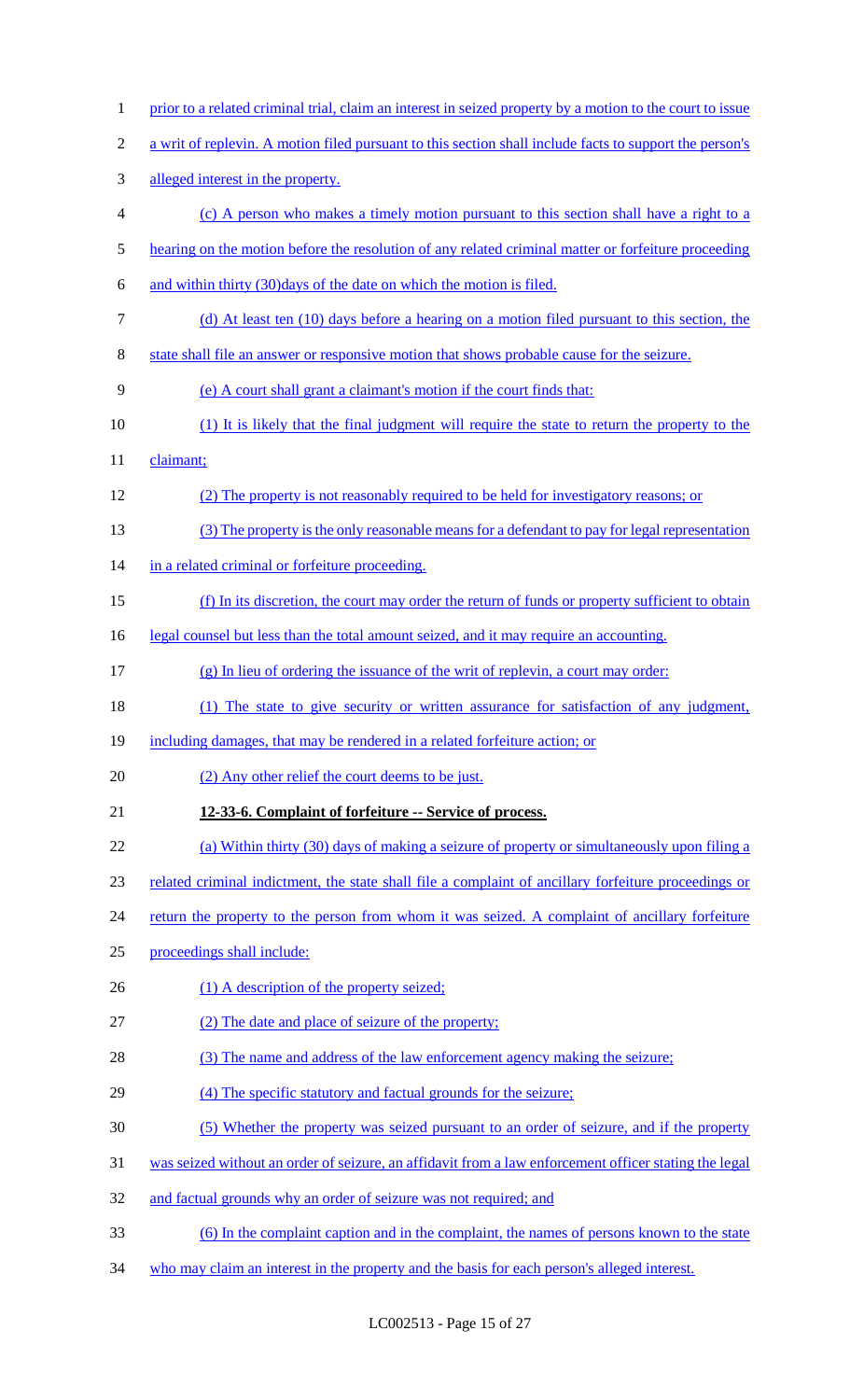(b) The complaint shall be served upon the person from whom the property was seized, the person's attorney of record and all persons known or reasonably believed by the state to claim an interest in the property. A copy of the complaint shall also be published at least three (3) times in a newspaper of general circulation in the district of the court having jurisdiction or on the sunshine portal until the forfeiture proceeding is resolved. **12-33-7. Forfeiture proceedings -- Determination -- Substitution of property -- Constitutionality-- Appeal.**  (a) A person who claims an interest in seized property shall file an answer to the complaint of forfeiture within thirty (30) days of the date of service of the complaint. The answer shall include facts to support the claimant's alleged interest in the property. (b) The district courts have jurisdiction over forfeiture proceedings, and venue for a 12 forfeiture proceeding is in the same court in which venue lies for the criminal matter related to the 13 seized property. (c) The forfeiture proceeding shall begin after the conclusion of the trial for the related criminal matter in an ancillary proceeding that relates to a defendant's property before the same 16 judge and jury, if applicable, and the court, and the jury, if applicable, may consider the forfeiture of property seized from other persons at the same time or in a later proceeding. If the criminal 18 defendant in the related criminal matter is represented by the office of the public defender, the 19 Rhode Island Public Defender may authorize department representation of the defendant in the forfeiture proceeding. 21 (d) Discovery conducted in an ancillary forfeiture proceeding is subject to the rules of 22 criminal procedure. (e) An ancillary forfeiture proceeding that relates to the forfeiture of property valued at less 24 than twenty thousand dollars (\$20,000) shall be held before a judge only. (f) If the state fails to prove, by clear and convincing evidence, that a person whose property 26 is alleged to be subject to forfeiture is an owner of the property: (1) The forfeiture proceeding shall be dismissed and the property shall be delivered to the 28 owner, unless the owner's possession of the property is illegal; and (2) The owner shall not be subject to any charges by the state for storage of the property or expenses incurred in the preservation of the property. (g) The court shall enter a judgment of forfeiture and the seized property shall be forfeited 32 to the state if the state proves by clear and convincing evidence that: 33 (1) The property is subject to forfeiture; (2) The criminal prosecution of the owner of the seized property resulted in a conviction;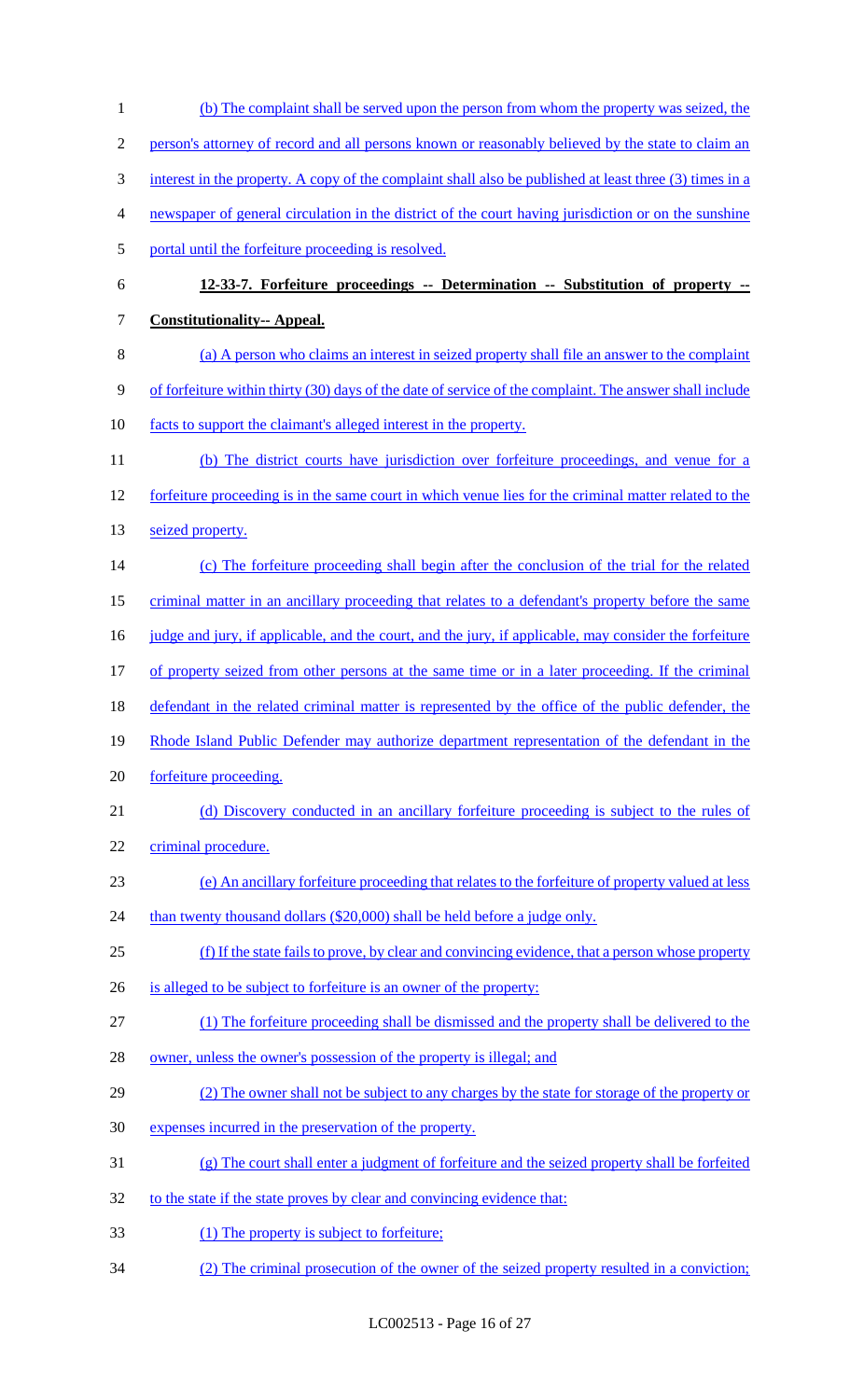and

| $\overline{c}$ | (3) The value of the property to be forfeited does not unreasonably exceed:                               |
|----------------|-----------------------------------------------------------------------------------------------------------|
| 3              | (i) The pecuniary gain derived or sought to be derived by the crime:                                      |
| 4              | (ii) The pecuniary loss caused or sought to be caused by the crime; or                                    |
| 5              | (iii) The value of the convicted owner's interest in the property.                                        |
| 6              | (h) A court shall not accept a plea agreement or other arrangement by which a defendant                   |
| $\tau$         | contributes or donates property to a person, charity or other organization in full or partial fulfillment |
| $8\phantom{1}$ | of responsibility established in the court's proceeding.                                                  |
| 9              | (i) Following a person's conviction, the state may make a motion for forfeiture of substitute             |
| 10             | property owned by the person that is equal to but does not exceed the value of property that is           |
| 11             | subject to forfeiture but that the state is unable to seize. The court shall order the forfeiture of      |
| 12             | substitute property only if the state proves by a preponderance of the evidence that the person           |
| 13             | intentionally transferred, sold or deposited property with a third party to avoid the court's             |
| 14             | jurisdiction and the forfeiture of the property.                                                          |
| 15             | (j) A person is not jointly and severally liable for orders for forfeiture of another person's            |
| 16             | property. When ownership of property is unclear, a court may order each person to forfeit the             |
| 17             | person's property on a pro rata basis or by another means the court deems equitable.                      |
| 18             | (k) At any time following the conclusion of a forfeiture proceeding, the person whose                     |
| 19             | property was forfeited may petition the court to determine whether the forfeiture was                     |
| 20             | unconstitutionally excessive pursuant to the state or federal constitution.                               |
| 21             | (1) At a non-jury hearing on the petition, the petitioner has the burden of establishing by a             |
| 22             | preponderance of the evidence that the forfeiture was grossly disproportional to the seriousness of       |
| 23             | the criminal offense for which the person was convicted.                                                  |
| 24             | (m) In determining whether the forfeiture is unconstitutionally excessive, the court may                  |
| 25             | consider all relevant factors, including:                                                                 |
| 26             | (1) The seriousness of the criminal offense and its impact on the community, the duration                 |
| 27             | of the criminal activity and the harm caused by the defendant;                                            |
| 28             | (2) The extent to which the defendant participated in the offense;                                        |
| 29             | (3) The extent to which the property was used in committing the offense;                                  |
| 30             | (4) The sentence imposed for the commission of the crime that relates to the property that                |
| 31             | is subject to forfeiture; and                                                                             |
| 32             | (5) Whether the criminal offense was completed or attempted.                                              |
| 33             | (n) In determining the value of the property subject to forfeiture, the court may consider                |
| 34             | relevant factors, including the:                                                                          |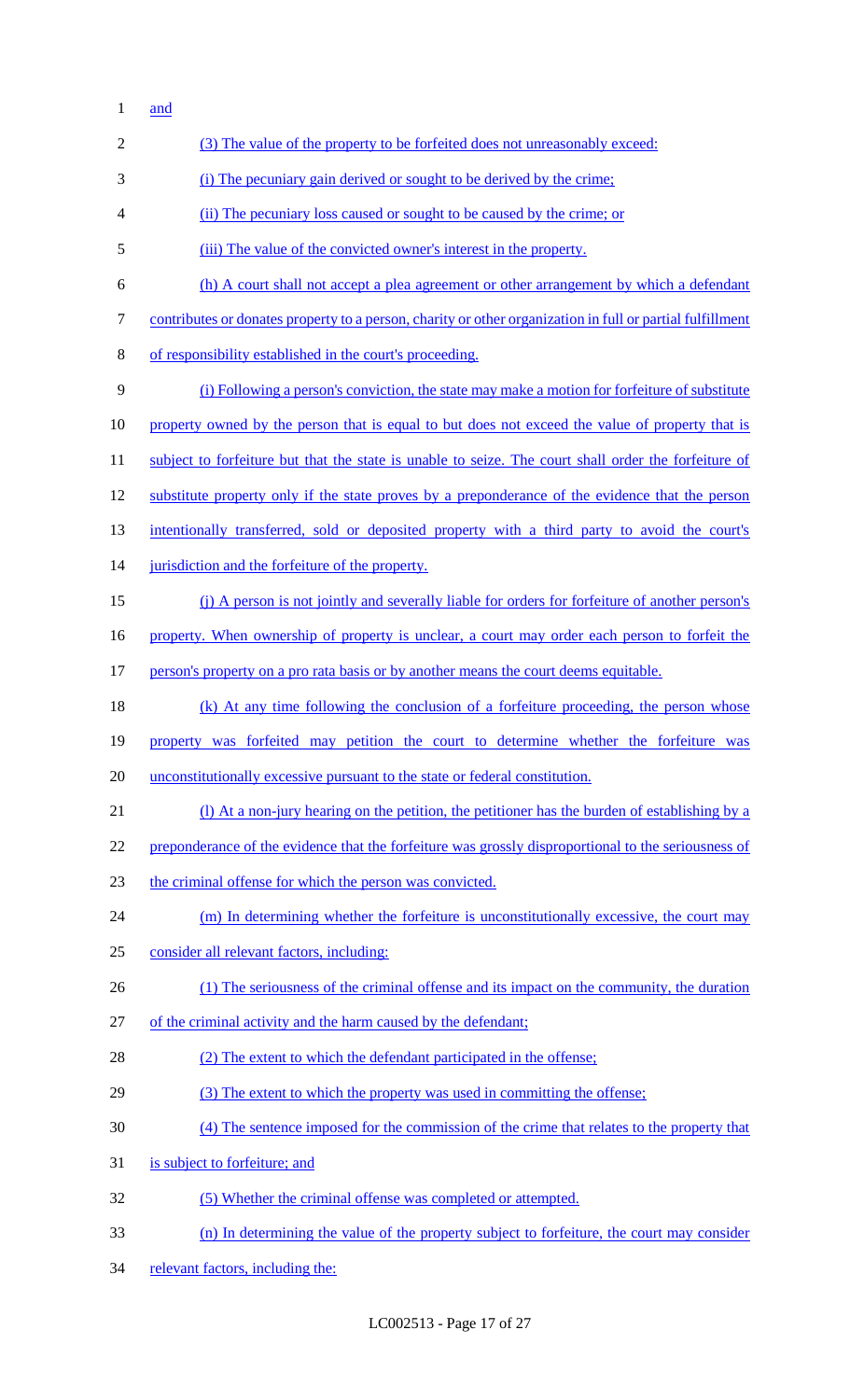- (2) Value of the property to the defendant, including hardship that the defendant will suffer if the forfeiture is realized; and (3) Hardship from the loss of a primary residence, motor vehicle or other property to the defendant's family members or others if the property is forfeited. (o) The court shall not consider the value of the property to the state when it determines whether the forfeiture of property is constitutionally excessive. (p) A party to a forfeiture proceeding may appeal a district court's decision regarding the seizure, forfeiture and distribution of property pursuant to this chapter. **12-33-8. Title to seized property -- Disposition of forfeited property and proceeds.**  (a) The state acquires provisional title to seized property at the time the property was used or acquired in connection with an offense that subjects the property to forfeiture. Provisional title 13 authorizes the state to hold and protect the property. Title to the property shall vest with the state when a trier of fact renders a final forfeiture verdict and the title relates back to the time when the 15 state acquired provisional title; provided, that the title is subject to claims by third parties that are 16 adjudicated pursuant to this chapter. (b) Unless possession of the property is illegal or a different disposition is specifically 18 provided for by law and except as provided in this section, forfeited property that is not currency 19 shall be delivered along with any abandoned property to the state treasurer for disposition at a public auction. Forfeited currency and all sale proceeds of the sale of forfeited or abandoned
- property shall be deposited in the general fund.

(1) Fair market value of the property;

- (c) Proceeds from the sale of forfeited property received by the state from another 23 jurisdiction shall be deposited in the general fund.
- 24 (d) A property interest forfeited to the state pursuant to this chapter is subject to the interest of a secured party unless, in the forfeiture proceeding, the state proves by clear and convincing 26 evidence that the secured party had actual knowledge of the crime that relates to the seizure of the property.
- **12-33-8.1. Innocent owners.**
- (a) The property of an innocent owner, as provided in this section, shall not be forfeited.
- (b) A person who claims to be an innocent owner has the burden of production to show
- that the person:
- (1) Holds a legal right, title or interest in the property seized; and
- (2) Held an ownership interest in the seized property at the time the illegal conduct that
- gave rise to the seizure of the property occurred or was a bona fide purchaser for fair value.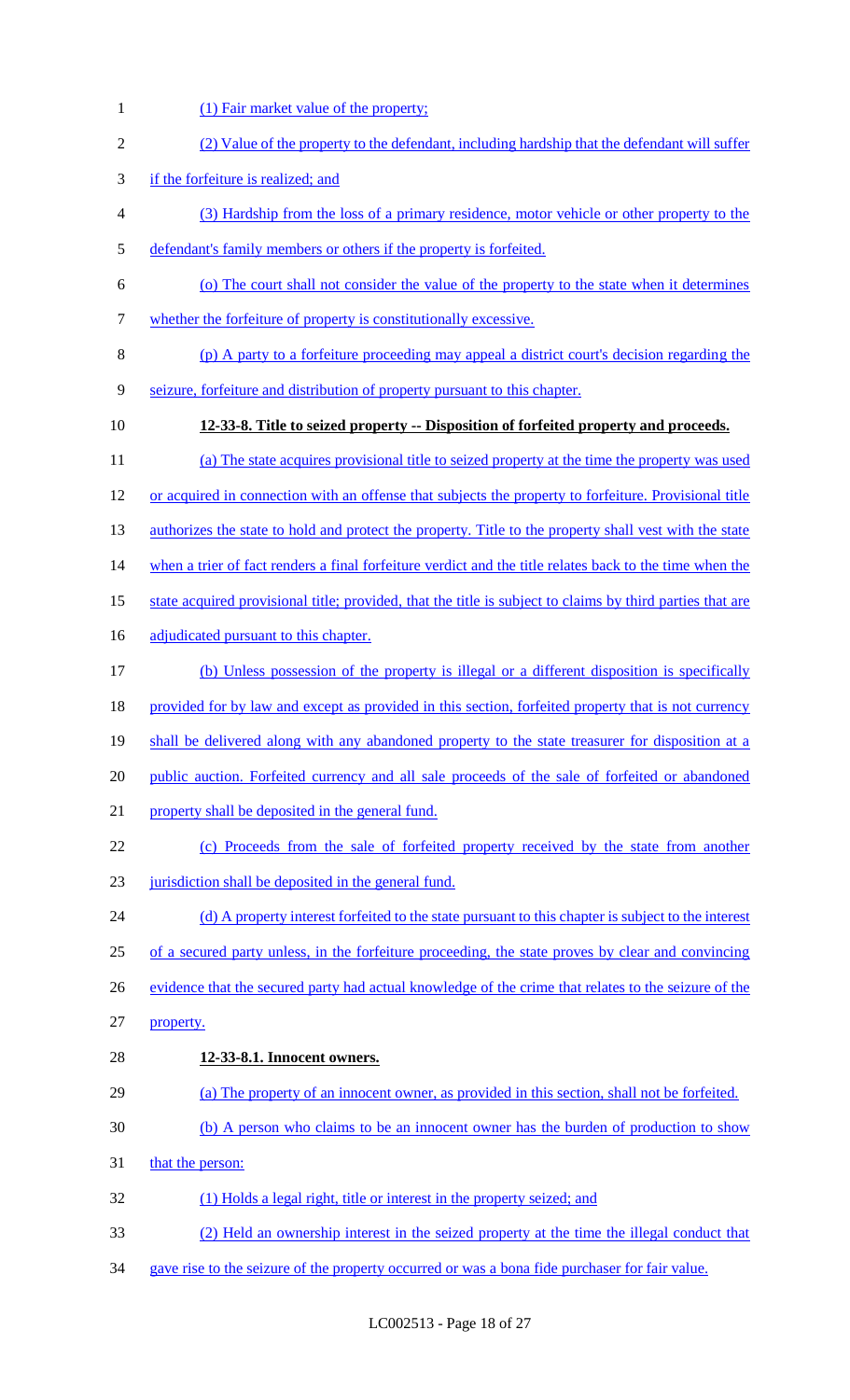(c) The state shall immediately return property to an established innocent owner who has an interest in homesteaded property, a motor vehicle valued at less than ten thousand dollars (\$10,000) or a conveyance that is encumbered by a security interest that was perfected pursuant to state law or that is subject to a lease or rental agreement, unless the secured party or lessor had actual knowledge of the criminal act upon which the forfeiture was based. 6 (d) If a person establishes that the person is an innocent owner pursuant to  $\S$  12-33-8.1(b) 7 and the state pursues a forfeiture proceeding with respect to that person's property, other than 8 property described in § 12-33-8(d), to successfully forfeit the property, the state shall prove by clear and convincing evidence that the innocent owner had actual knowledge of the underlying crime giving rise to the forfeiture. (e) A person who acquired an ownership interest in property subject to forfeiture after the commission of a crime that gave rise to the forfeiture and who claims to be an innocent owner has 13 the burden of production to show that the person has legal right, title or interest in the property seized under this section. (f) If a person establishes that the person is an innocent owner as provided in subsection (b) of this section and the state pursues a forfeiture proceeding against the person's property, to successfully forfeit the property, the state shall prove by clear and convincing evidence that at the 18 time the person acquired the property, the person: (1) Had actual knowledge that the property was subject to forfeiture; or (2) Was not a bona fide purchaser who was without notice of any defect in title and who gave valuable consideration. (g) If the state fails to meet its burdens as provided in subsections (c) and (d) of this section, the court shall find that the person is an innocent owner and shall order the state to relinquish all 24 claims of title to the innocent owner's property. **12-33-9. Safekeeping of seized property pending disposition -- Selling or retaining seized property prohibited.**  (a) Seized currency alleged to be subject to forfeiture shall be deposited with the clerk of 28 the district court in an interest-bearing account. 29 (b) Seized property other than currency or real property, not required by federal or state 30 <u>law to be destroyed, shall be:</u> (1) Placed under seal; and (2) Removed to a place designated by the district court; or (3) Held in the custody of a law enforcement agency. (c) Seized property shall be kept by the custodian in a manner to protect it from theft or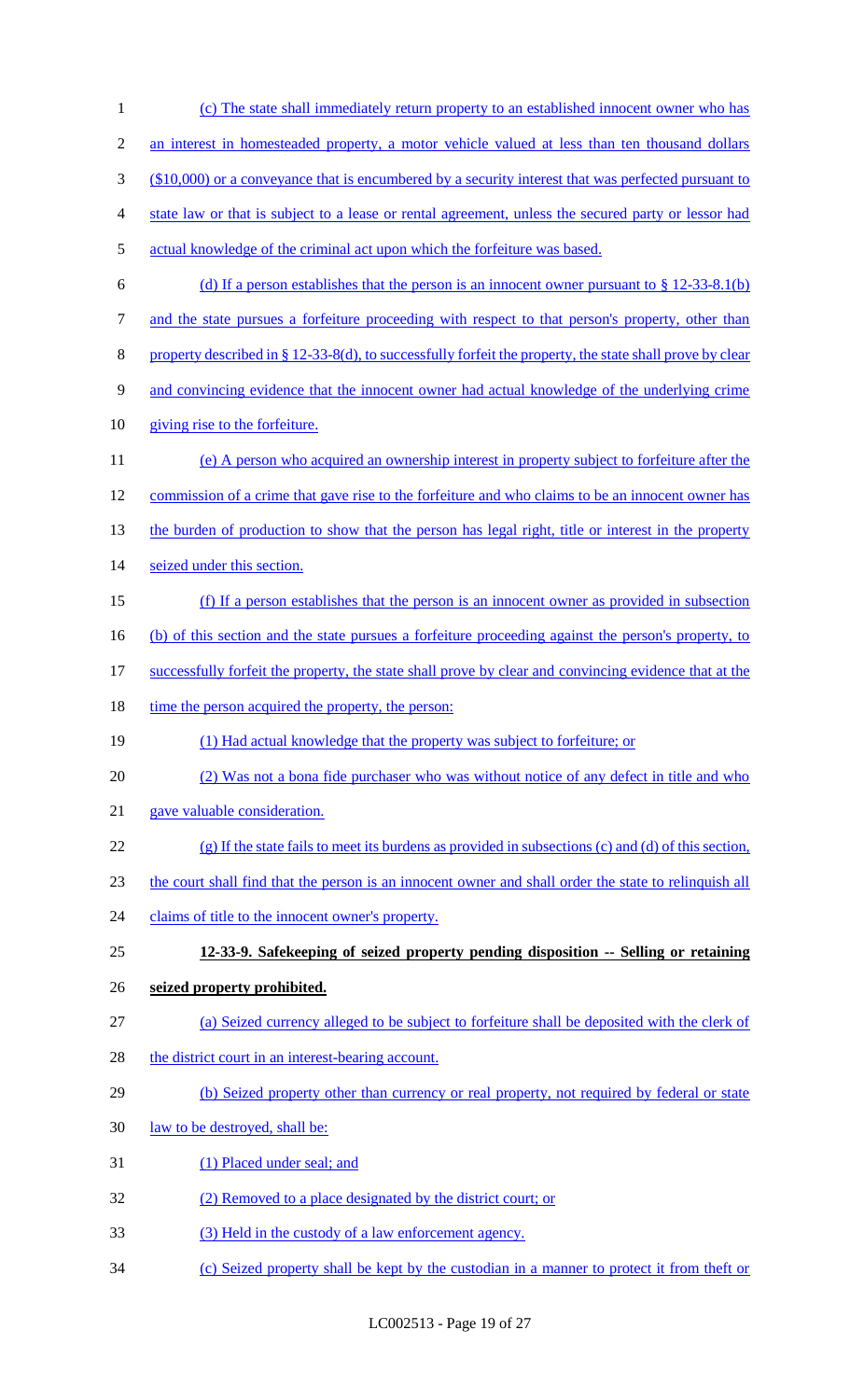| $\mathbf{1}$   | damage and, if ordered by the district court, insured against those risks.                                 |
|----------------|------------------------------------------------------------------------------------------------------------|
| $\overline{2}$ | (d) A law enforcement agency shall not retain forfeited or abandoned property.                             |
| 3              | 12-33-10. Reporting.                                                                                       |
| 4              | (a) Every law enforcement agency shall prepare an annual report of the agency's seizures                   |
| 5              | and forfeitures conducted pursuant to the forfeiture act, and seizures and forfeitures conducted           |
| 6              | pursuant to federal forfeiture law, and the report shall include:                                          |
| 7              | (1) The total number of seizures of currency and the total amount of currency seized in                    |
| 8              | each seizure;                                                                                              |
| 9              | (2) The total number of seizures of property and the number and types of items seized in                   |
| 10             | each seizure;                                                                                              |
| 11             | (3) The market value of each item of property seized; and                                                  |
| 12             | (4) The total number of occurrences of each class of crime that resulted in the agency's                   |
| 13             | seizure of property.                                                                                       |
| 14             | (b) A law enforcement agency shall submit its annual reports to the department of public                   |
| 15             | safety and to the district attorney's office in the agency's district. An agency that did not engage in    |
| 16             | seizure or forfeiture pursuant to the forfeiture act or federal forfeiture law, or both, shall report that |
| 17             | fact in its annual report.                                                                                 |
| 18             | (c) The department of public safety shall compile the reports submitted by each law                        |
| 19             | enforcement agency and issue an aggregate report of all forfeitures in the state.                          |
| 20             | (d) By April 1 of each year, the department of public safety shall publish on its website the              |
| 21             | department's aggregate report and individual law enforcement agency reports submitted for the              |
| 22             | previous year.                                                                                             |
| 23             | 12-33-11. Return of property -- Damages -- Costs.                                                          |
| 24             | (a) A law enforcement agency that holds seized property shall return the seized property to                |
| 25             | the owner of the property within a reasonable period of time that does not exceed five (5) days            |
| 26             | after:                                                                                                     |
| 27             | (1) A court finds that a person had a bona fide security interest in the property;                         |
| 28             | (2) A court finds that the owner was an innocent owner;                                                    |
| 29             | (3) The acquittal of or dismissal of related criminal charges against the owner of the                     |
| 30             | property; or                                                                                               |
| 31             | (4) The disposal of the criminal charge that was the basis of the forfeiture proceedings by                |
| 32             | nolle prosequi.                                                                                            |
| 33             | (b) A law enforcement agency that holds seized property is responsible for any damages,                    |
| 34             | storage fees and related costs applicable to property that is returned to an owner pursuant to this        |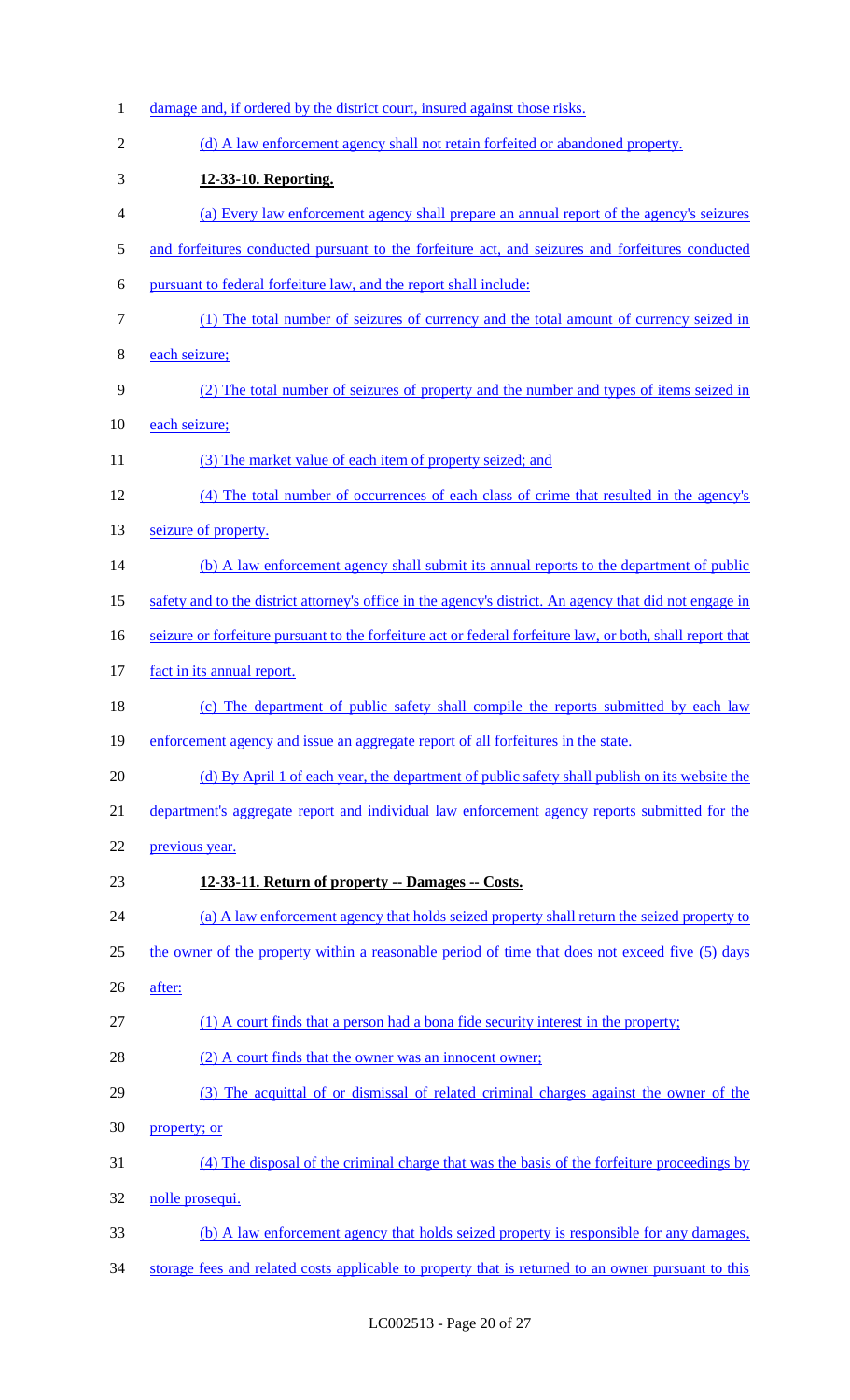1 section.

| $\overline{c}$ | 12-33-12. Transfer of forfeitable property to the federal government.                                       |
|----------------|-------------------------------------------------------------------------------------------------------------|
| 3              | (a) A law enforcement agency shall not directly or indirectly transfer seized property to a                 |
| 4              | federal law enforcement authority or other federal agency unless:                                           |
| 5              | (1) The value of the seized property exceeds fifty thousand dollars (\$50,000), excluding                   |
| 6              | the potential value of the sale of contraband; and                                                          |
| 7              | (2) The law enforcement agency determines that the criminal conduct that gave rise to the                   |
| 8              | seizure is interstate in nature and sufficiently complex to justify the transfer of the property; or        |
| 9              | (3) The seized property may only be forfeited under federal law.                                            |
| 10             | (b) The law enforcement agency shall not transfer property to the federal government if the                 |
| 11             | transfer would circumvent the protections of the forfeiture act that would otherwise be available to        |
| 12             | a putative interest holder in the property.                                                                 |
| 13             | 12-33-13. Permit required for excavation of archaeological sites -- Penalty.                                |
| 14             | (a) It is unlawful for a person or the person's agent or employee to excavate with the use of               |
| 15             | mechanical earthmoving equipment an archaeological site for the purpose of collecting or removing           |
| 16             | objects of antiquity if the archaeological site is located on private land in this state, unless the person |
| 17             | has first obtained a permit issued pursuant to the provisions of this section for the excavation. As        |
| 18             | used in this section, "archaeological site" means a location where there exists material evidence of        |
| 19             | the past life and culture of human beings in this state but excludes the sites of burial of human           |
| 20             | beings.                                                                                                     |
| 21             | (b) Permits for excavation pursuant to subsection (a) of this section may be issued by the                  |
| 22             | committee upon approval by the state archaeologist and the state historic preservation officer if the       |
| 23             | applicant:                                                                                                  |
| 24             | (1) Submits written authorization for the excavation from the owner of the land;                            |
| 25             | (2) Furnishes satisfactory evidence of being qualified to perform the archaeological                        |
| 26             | excavation by experience, training and knowledge;                                                           |
| 27             | (3) Submits a satisfactory plan of excavation for the archaeological site and states in the                 |
| 28             | plan the method by which excavation will be undertaken; and                                                 |
| 29             | (4) Agrees in writing, upon the completion of the excavation, to submit a summary report                    |
| 30             | to the committee of the excavation, which report shall contain relevant maps, documents, drawings           |
| 31             | and photographs, together with a description of the archaeological specimens removed as a result            |
| 32             | of the excavation. Failure to file the summary report shall be grounds for refusing issuance of a           |
| 33             | future permit to the person.                                                                                |

34 (c) All archaeological specimens collected or removed from the archaeological site as a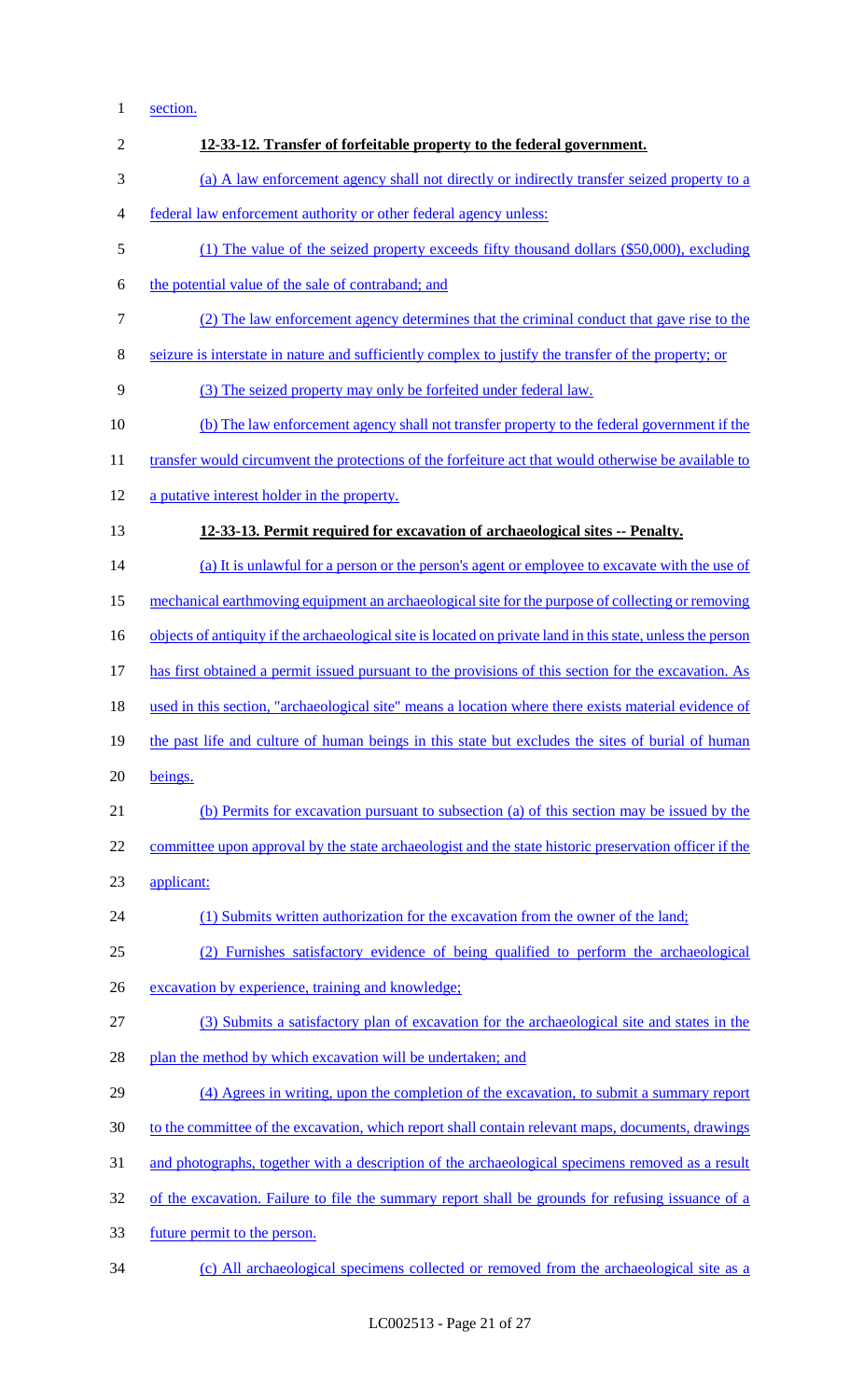1 result of excavation pursuant to subsections (a) and (b) of this section shall be the property of the 2 person owning the land on which the site is located. 3 (d) Nothing in this section shall be deemed to limit or prohibit the use of the land on which 4 the archaeological site is located by the owner of the land or to require the owner to obtain a permit 5 for personal excavation on the owner's own land; provided, that no transfer of ownership is made 6 with the intent of excavating archaeological sites as prohibited in this section; and provided further, 7 that this exemption does not apply to marked or unmarked burial grounds. 8 (e) A person convicted of violating the provisions of this section is guilty of a misdemeanor 9 and shall be punished by a fine not to exceed one thousand dollars (\$1,000) and, in accordance with 10 the provisions of the forfeiture act, shall forfeit to the state all equipment used in committing the 11 violation for which the person is convicted. 12 **12-33-14. Permit required for excavation of unmarked burials -- Penalty.**  13 (a) Each human burial in the state interred in any unmarked burial ground is accorded the 14 protection of law and shall receive appropriate and respectful treatment and disposition. 15 (b) A person who knowingly, willfully and intentionally excavates, removes, disturbs or 16 destroys any human burial buried, entombed or sepulchered in any unmarked burial ground in the 17 state, or any person who knowingly, willfully and intentionally procures or employs any other 18 person to excavate, remove, disturb or destroy any human burial buried, entombed or sepulchered 19 in any unmarked burial ground in the state, except by authority of a permit issued by the state 20 medical investigator or by the committee with the concurrence of the state archaeologist and state 21 historic preservation officer, is guilty of a fourth degree felony and shall be punished by a fine not 22 to exceed five thousand dollars (\$5,000) or by imprisonment for a definite term of eighteen months 23 or both. The offender shall upon conviction forfeit to the state all objects, artifacts and human 24 burials excavated or removed from an unmarked burial ground in violation of this section, and any 25 proceeds from the sale by the offender of any of the foregoing shall also be forfeited. The provisions 26 of the forfeiture act shall apply to a forfeiture provided for in this section. As used in this section: 27 (1) "Unmarked burial ground" means a location where there exists a burial of any human 28 being that is not visibly marked on the surface of the ground in any manner traditionally or 29 customarily used for marking burials and includes any funerary object, material object or artifact 30 associated with the burial; and 31 (2) "Human burial" means a human body or human skeletal remains and includes any 32 funerary object, material object or artifact buried, entombed or sepulchered with that human body 33 or skeletal remains. 34 (c) Any person who discovers a human burial in any unmarked burial ground shall cease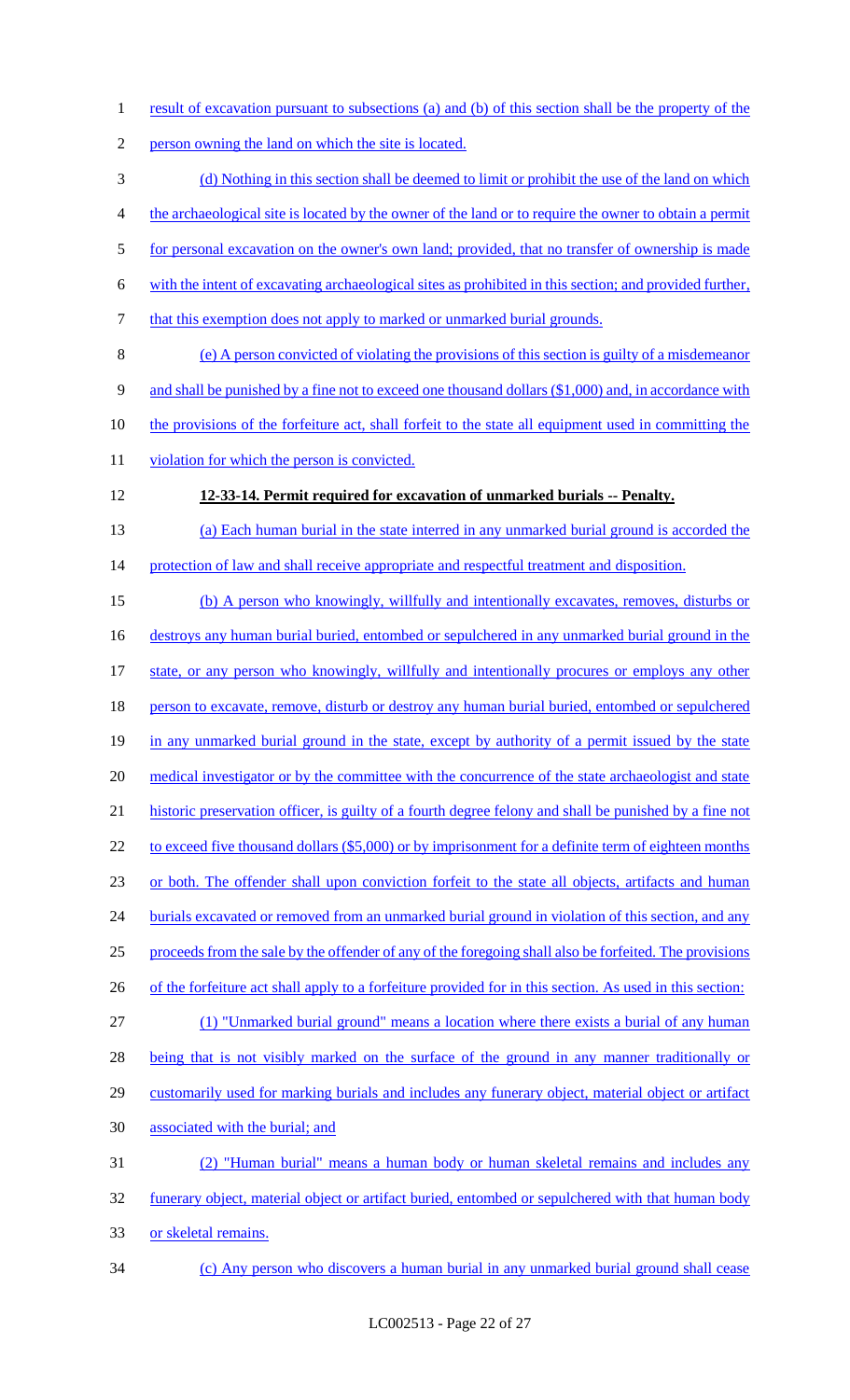- 1 any activity that may disturb that burial or any object or artifact associated with that burial and shall
- 2 notify the local law enforcement agency having jurisdiction in the area. The local law enforcement
- 3 agency shall notify the state medical investigator and the state historic preservation officer.
- 4 (d) The state medical investigator may, consistent with the statutes governing medical
- 5 investigations, have authority over or take possession of any human burial discovered in the state,
- 6 in which case the provisions of subsections (e) and (f) of this section shall not apply.
- 7 (e) Permits for excavation of a human burial discovered in an unmarked burial ground shall
- 8 be issued by the committee within sixty (60) days of receipt of application when the applicant:
- 9 (1) Submits written authorization for that excavation from the owner of the land on which
- 10 the human burial is located or the applicant is the owner of the land;
- 11 (2) Demonstrates appropriate efforts to determine the age of the human burial and to 12 identify and consult with any living person who may be related to the human burial interred in the 13 unmarked burial ground;
- 14 (3) Complies with permit procedures and requirements established by regulations
- 15 authorized in this section to ensure the complete removal of the human burial and the collection of
- 16 all pertinent scientific information in accordance with proper archaeological methods; and
- 17 (4) Provides for the lawful disposition or reinterment of the human burial either in the 18 original or another appropriate location and of any objects or artifacts associated with that human 19 burial, consistent with regulations issued by the state historic preservation officer, except that the 20 committee shall not require, as a condition of issuance of a permit, reinterment or disposition, any 21 action that unduly interferes with the owner's use of the land.
- 
- 22 (f) Permits for the excavation of any human burial discovered in the course of construction 23 or other land modification may be issued by the committee with the concurrence of the state 24 archaeologist and the state historic preservation officer on an annual basis to professional 25 archaeological consultants or organizations.
- 26 (g) Except when the committee requires as a condition of the permit that any object or 27 artifact associated with a human burial be reinterred or disposed of with that burial, that object or 28 artifact shall be the property of the person owning the land on which that burial is located.
- 29 (h) Any object or artifact and any human burial excavated or removed from an unmarked 30 burial ground in violation of this section shall be forfeited to the state and shall be lawfully disposed 31 of or reinterred in accordance with regulations issued by the state historic preservation officer; 32 provided that no object or artifact so forfeited shall ever be sold by the state; and provided further 33 that any object or artifact removed from the land without the owner's consent and in violation of
- 34 this section shall be returned to the lawful owner consistent with subsection (g) of this section.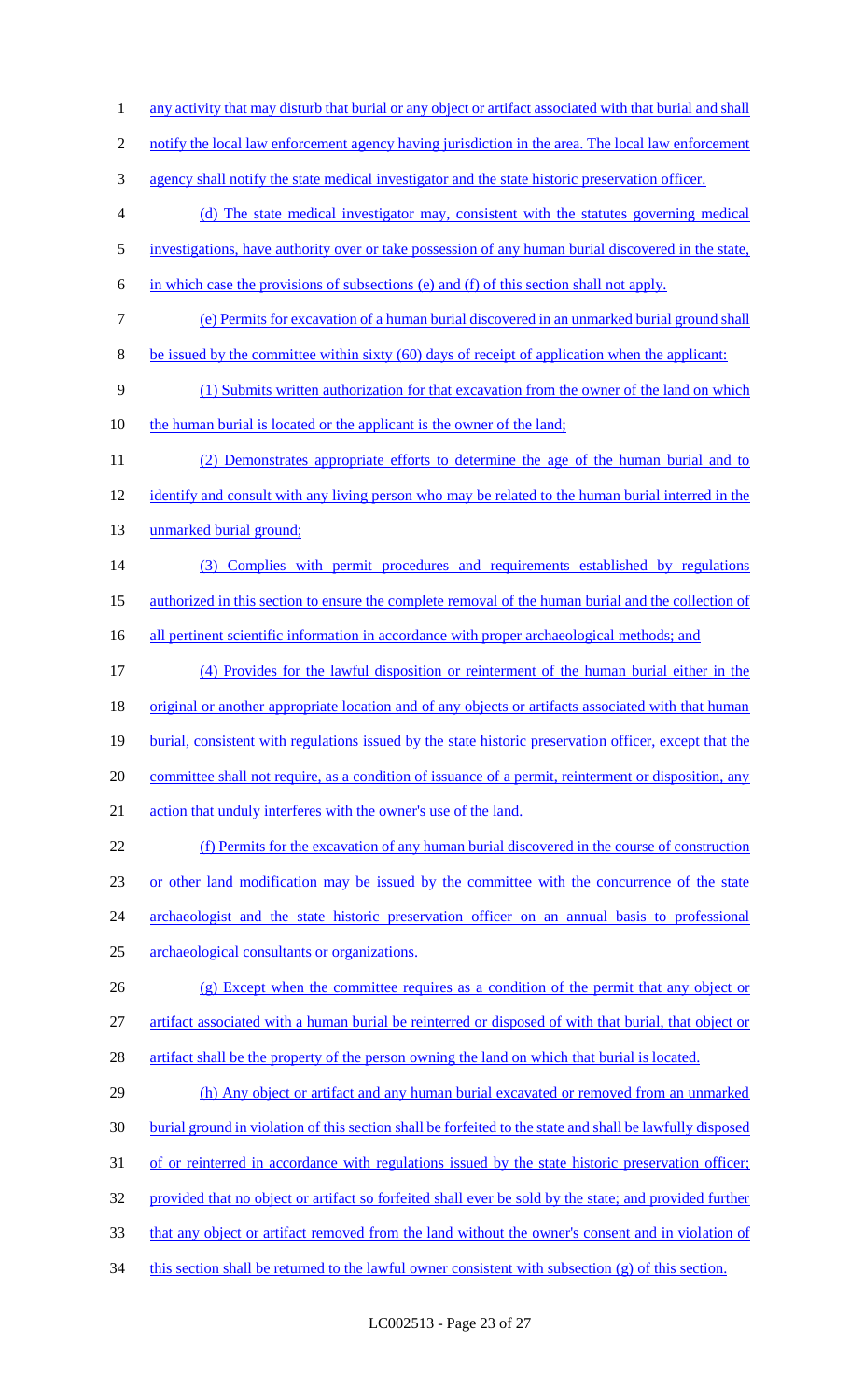| $\mathbf{1}$   | (i) The state historic preservation officer shall issue regulations with the concurrence of the       |
|----------------|-------------------------------------------------------------------------------------------------------|
| $\overline{2}$ | state medical investigator for the implementation of this section.                                    |
| 3              | 12-33-15. Forfeitures -- Property subject.                                                            |
| 4              | (a) The following are subject to the provisions of this chapter;                                      |
| 5              | (1) All equipment, devices or articles that have been produced, reproduced, manufactured,             |
| 6              | distributed, dispensed or acquired in violation of the unauthorized recording act;                    |
| 7              | (2) All devices, materials, products and equipment of any kind that are used or intended              |
| 8              | for use in producing, reproducing, manufacturing, processing, delivering, importing or exporting      |
| 9              | any item set forth in and in violation of the unauthorized recording act;                             |
| 10             | (3) All books, business records, materials and other data that are used or intended for use           |
| 11             | in violation of the unauthorized recording act; and                                                   |
| 12             | (4) Money or negotiable instruments that are the fruit or instrumentality of the crime.               |
| 13             | (5) All raw materials, products and equipment of any kind, including firearms that are used           |
| 14             | or intended for use in manufacturing, compounding, processing, delivering, importing or exporting     |
| 15             | any controlled substance or controlled substance analog in violation of the uniform controlled        |
| 16             | substances act;                                                                                       |
| 17             | (6) All property that is used or intended for use as a container for property described in            |
| 18             | subsection (a) of this section;                                                                       |
| 19             | (7) All conveyances, including aircraft, vehicles or vessels that are used or intended for use        |
| 20             | to transport or in any manner to facilitate the transportation for the purpose of sale of property    |
| 21             | described in subsection $(a)(1)$ of this section;                                                     |
| 22             | (8) All books, records and research products and materials, including formulas, microfilm,            |
| 23             | tapes and data that are used or intended for use in violation of the uniform controlled substances    |
| 24             | act;                                                                                                  |
| 25             | (9) Narcotics paraphernalia or money that is a fruit or instrumentality of the crime;                 |
| 26             | $(10)$ Notwithstanding subsection $(a)(3)$ of this section and the provisions of this chapter:        |
| 27             |                                                                                                       |
| 28             | (i) A conveyance used by a person as a common carrier in the transaction of business as a             |
|                | common carrier shall not be subject to forfeiture pursuant to this section unless it appears that the |
| 29             | owner or other person in charge of the conveyance is a consenting party or privy to a violation of    |
| 30             | the uniform controlled substances act;                                                                |
| 31             | (ii) A conveyance shall not be subject to forfeiture pursuant to this section by reason of an         |
| 32             | act or omission established for the owner to have been committed or omitted without the owner's       |

(iii) A conveyance is not subject to forfeiture for a violation of law the penalty for which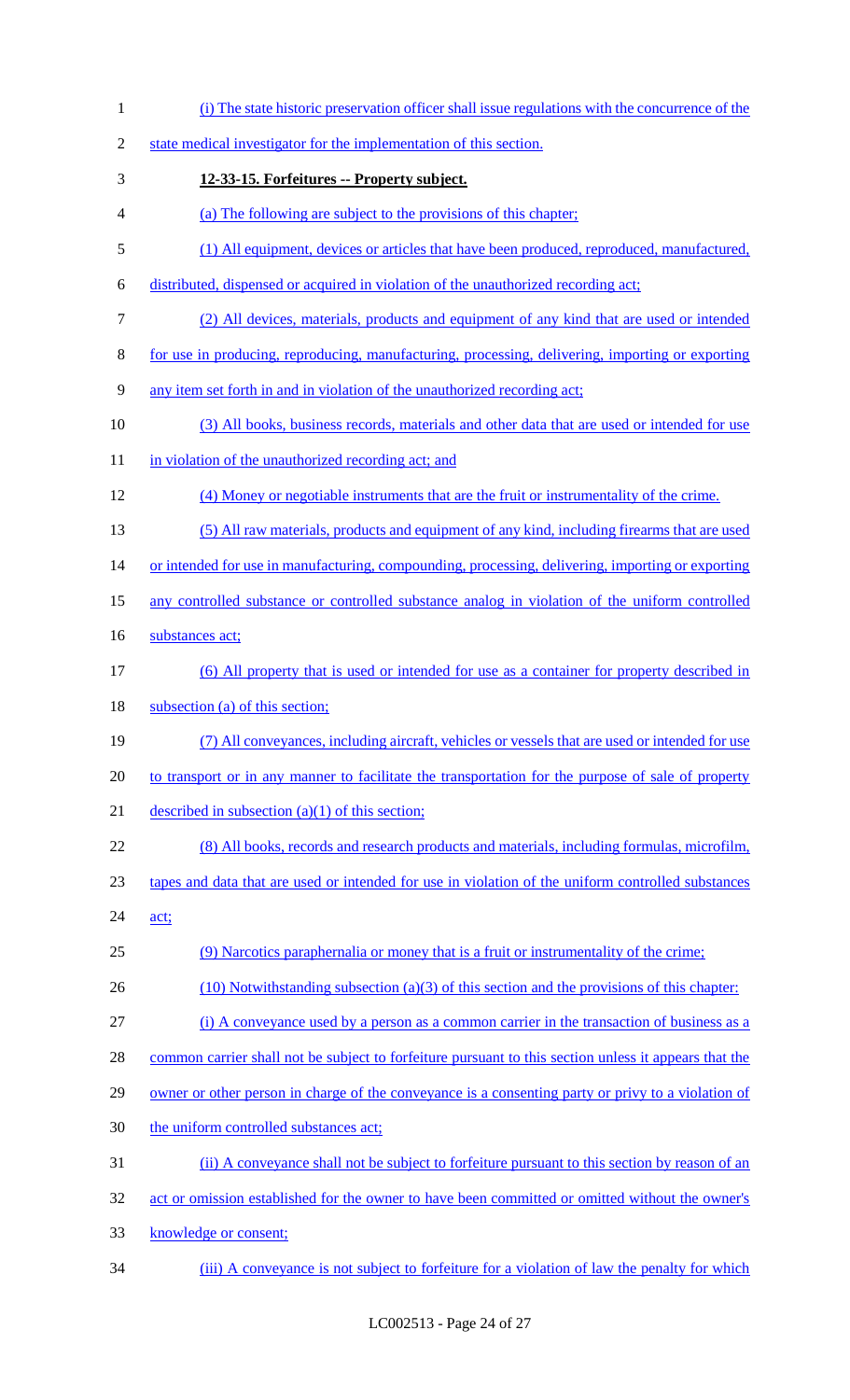- is a misdemeanor; and
- (iv) A forfeiture of a conveyance encumbered by a bona fide security interest shall be
- subject to the interest of a secured party if the secured party neither had knowledge of nor consented
- to the act or omission; and
- (11) All drug paraphernalia as defined in § 21-28.5-1.
- **12-33-17. Forfeiture -- Procedure.**
- The provisions of this chapter apply to the seizure, forfeiture and disposal of property
- subject to forfeiture and disposal pursuant to the uniform controlled substances act.

### **12-33-18. Forfeiture -- Additional property subject to forfeiture.**

- (a) All raw materials, products and equipment of any kind that are used in the
- 11 manufacturing, compounding or processing of any imitation controlled substance in violation of
- 12 the imitation controlled substances act;
- (b) All property that is used or intended for use as a container for property described in
- subsection (a) of this section; and
- (c) All books, records and research products and materials, including formulas, microfilm,
- 16 tapes and data that are used or intended for use as limitations in violation of this chapter.
- **12-33-19. Prohibited activities -- Penalties.**

(a) It is unlawful for a person who has received proceeds derived, directly or indirectly,

- 19 from a pattern of racketeering activity in which the person has participated, to use or invest, directly
- 20 or indirectly, any part of the proceeds or the proceeds derived from the investment or use in the
- acquisition of an interest in, or the establishment or operation of, an enterprise. Whoever violates
- 22 this subsection is guilty of a second degree felony.
- (b) It is unlawful for a person to engage in a pattern of racketeering activity in order to
- 24 acquire or maintain, directly or indirectly, an interest in or control of an enterprise. Whoever
- violates this subsection is guilty of a second degree felony.
- 26 (c) It is unlawful for a person employed by or associated with an enterprise to conduct or

participate, directly or indirectly, in the conduct of the enterprise's affairs by engaging in a pattern

- 28 of racketeering activity. Whoever violates this subsection is guilty of a second degree felony.
- 29 (d) It is unlawful for a person to conspire to violate the provisions of subsections (a) through
- (c) of this section. Whoever violates this subsection is guilty of a third degree felony.
- (e) Whoever is convicted of a violation of subsection (a), (b), (c) or (d) of this section in
- addition to the prescribed penalties shall forfeit to the state of Rhode Island:
- (1) Any interest acquired or maintained in violation of the racketeering act; and
- (2) Any interest in, security of, claim against or property or contractual right of any kind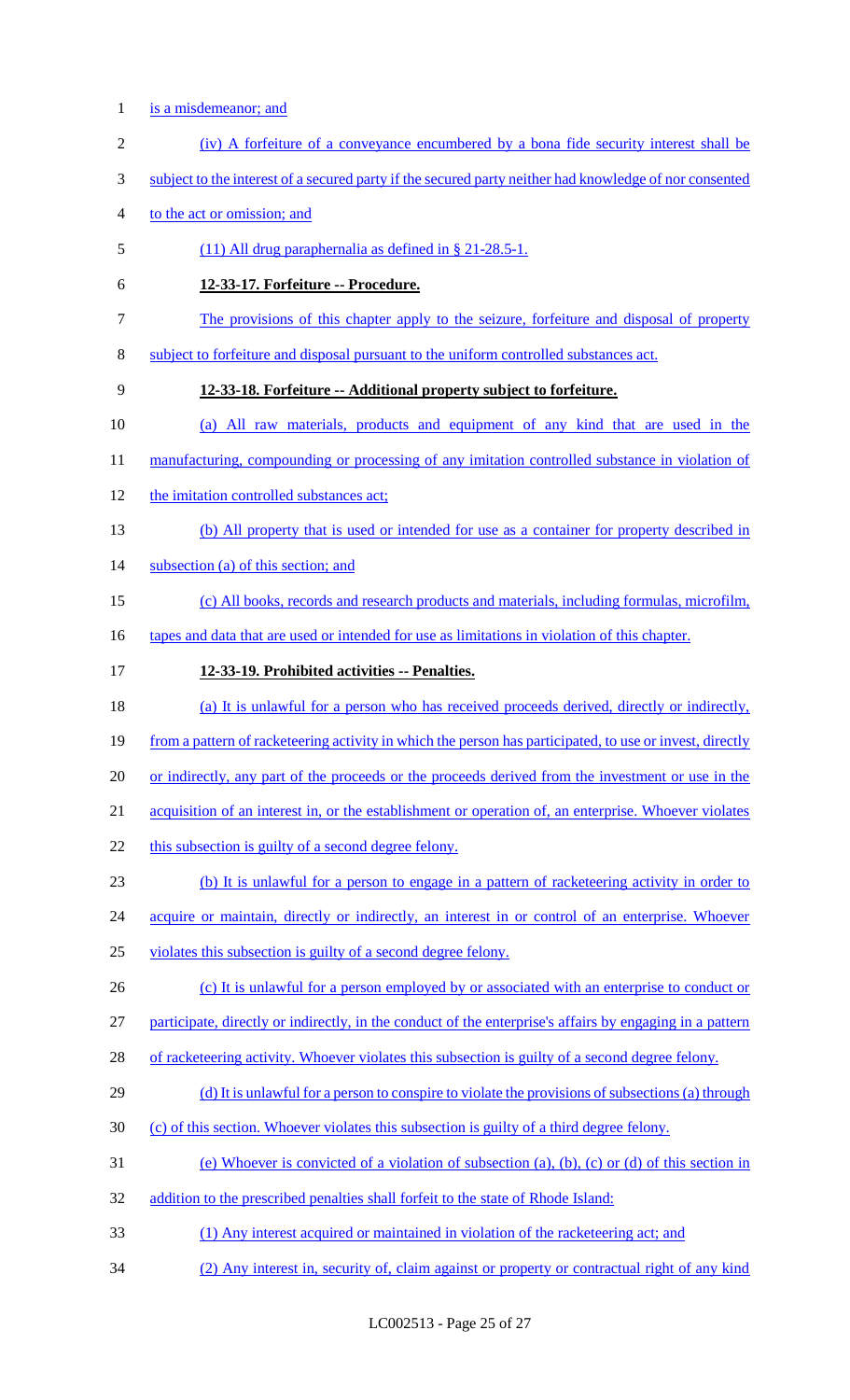- 1 affording a source of influence over an enterprise that the person has established, operated,
- 2 controlled, conducted or participated in the conduct of in violation of chapter 15 of title 7.
- 3 (f) The provisions of the forfeiture act apply to the seizure, forfeiture and disposal of
- 4 property described in subsection (e) of this section.
- 5 SECTION 4. This act shall take effect upon passage.

======== LC002513 ========